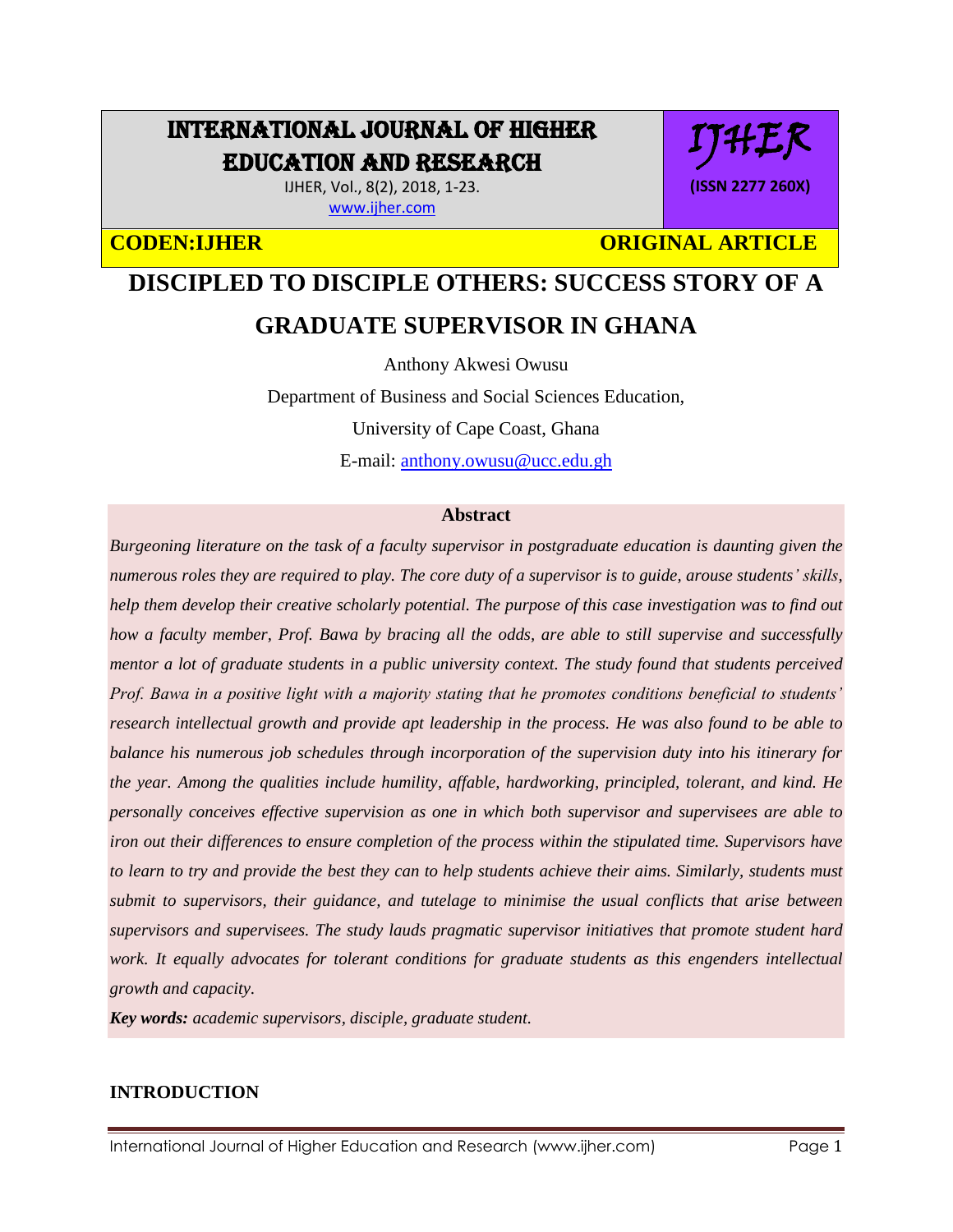Most universities today are beginning to give prioritize graduate education in order to build and keep a vibrant university to meet the increasing worldwide expectations for highly capable human resource necessary for socio-economic transformation and development. A lot of countries have transformed their economies due to the adequate attention they have given to research. Teferra's (2007, p. 9) statement gives impetus to research when he declared that, 'without strong graduate programmes, it is impossible to establish a viable research culture and innovative capabilities in a nation' With the rising recognition of the pivoted role of research in development, universities and places of higher learning are increasing commitments in support of research programmes. Indeed, any nation that is unable to develop the skills and knowledge of its people through education, especially postgraduate education and utilise them effectively will continue to remain underdeveloped. Like elsewhere, postgraduate education in Ghana is expensive and for this reason, governments are unable to adequately fund these studies. As a consequence, almost all postgraduate programmes in public and private universities in Ghana are fee paying. The programmes are run mostly on sandwich and weekend basis to meet the needs of the working class who are capable of paying thus depriving other potential qualified, brilliant, creative, but needy students from enrolling in the programmes. Some of the programmes are by only course work whereas others require research work or a combination of the two.

One of the arduous tasks of a faculty member of a university today has to do with the ability to combine and execute their teaching, research, and community service duties as required. The onus lies on all faculty members to strike a fair balance to ensure that no aspect of the mandatory duty areas suffers unduly due to ineptitude. Today, there appear to be more students with more diverse student needs, with more diverse aims and plans to survive in the globalised world. Increasingly, the task of the supervisor is getting daunting and perhaps this phenomenon has given rise to inability of supervisors to see their students through supervision within stipulated periods. For students to complete their postgraduate work successfully requires the services of efficient supervisors. This is because quality postgraduate supervision is a sine-qua-non for successful postgraduate research work which affects quality research output. Mensah (2017), in a recent report noted how Adow Obeng, a former Vice Chancellor of UCC, deplored the practice where postgraduate students were allocated supervisors who had little or no disciplinary background in the area they are being assigned to supervise. Supervisors who are not well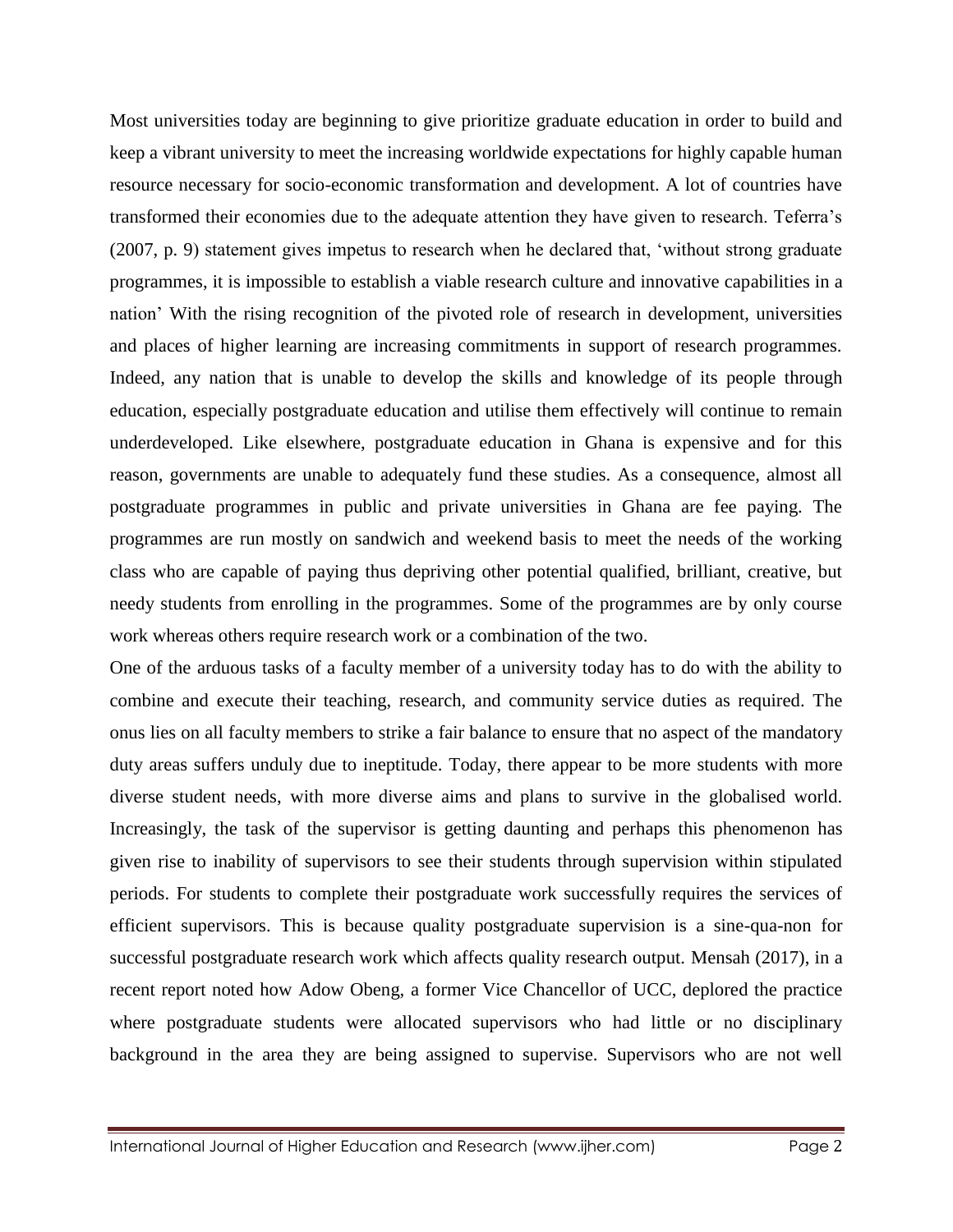grounded in a particular research area create difficulties for students in dealing with methodological issues pertaining to the study (Mensah, 2017).

Graduate student supervision is thus critical due the emerging challenging trends associated with it for even professional faculty in universities (Walker & Thomson, 2010). So what are some of these challenges? The fundamental challenges is perhaps still the duty of supervisors to help students successfully complete their thesis or dissertation in a reasonable period time; to enhance a productive and inspiring research culture in which the student grows in self-belief in their scholarly identity. In the similar manner, the supervisor instinctively also improves their own instructive approach, pedagogical repertoire and professional competence through working with different caliber of students. At the graduate level, supervision entails intense and delicate relationships so that, like other faculty tasks, graduate student supervision demands supervisors or practitioners who are open to peer learning and who have the heart to listen to students talk about their learning in an atmosphere of mutual respect and dialogue. The diversity of students we have today, I think, poses more challenges than pleasures to supervisors. For example, many supervisors work with part-time students who are usually mature mid-career professionals well established in a particular field (Walker & Thomson, 2010). These students not only have to balance graduate study, but some also have to contend with forming a new identity as graduate scholars. Others too are responsible family people (husbands and wives) who have to trail the blaze in order to combine academics with family life. Some also flirt with the impossibilities to cope with the challenging demands of graduate studies due to their 'part-time' statuses, a situation which usually breeds tension and acrimony between them and their supervisors. The result of such situations is the long period for full termination and submission of research reports for assessment. For supervisors to manage their graduate students, they may require considerable coaching skill that guarantees healthy supervision relationships.

The situation has become even more precarious given that most universities now are beginning to record increasing numbers of graduate students. According to a government report in Ethiopia, 'student enrolment grew by almost 137% in the last five years, which was significantly higher than the growth in availability of teaching staff during the same period' (Weekly English Newspaper *Capital*, 2010, p. 8). This situation typifies the state of affairs in most Ghanaian public universities where the lecturer to graduate student ratio is very high. In UCC for instance, the outlook of the SGS for 2017 – 2020 shows increased enrollment of graduate students from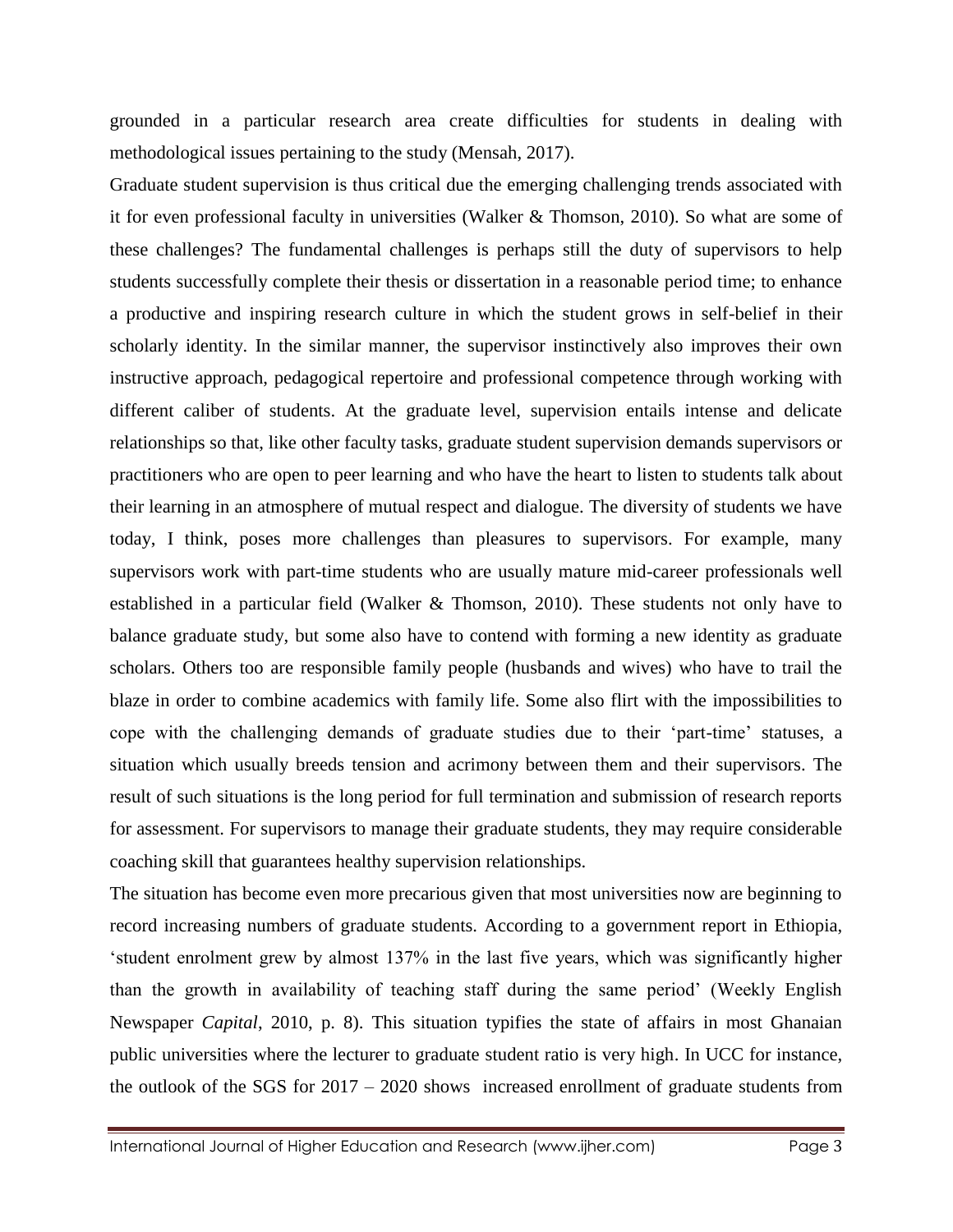current 7% of 74,549 (2016/2017 academic year) to 8.5% of total enrolment by 2020. This further increases the task of the supervisor. There have been efforts to ensure continuous improvement in completion rate of graduate students among others (SGS, UCC, 2017, p. 23). The massification of students across programme levels justifies a need for both students and supervisors to come to terms on a wide variety of issues to work together with civility, as well as with different approaches to academic knowledge writing, while at the same time, also genuinely valuing the richness of student diversity. A lot of pressure is put on supervisors who are required to help their graduate students graduate in a record time or at least within the stipulated research time. Supervisors need to develop extra skills that expand their own intuitional capacities so as to manage graduate students in the conduct of their research. The questions that emerge are, how are supervisors able to exert their influence on students to ensure completion on time?; what duties or leadership do they provide in ensuring timely completion of student research?; what kind of relationship engender speedy completion of graduate research work? These are pertinent questions needing urgent case investigation.

#### **The Problem**

The completion rate among graduate students has been described from poor to abysmal according to Lube, Worrel, and Klopper (2005) as cited in Zaitun, (2010). Some prior studies have suggested that about 50% of students who start postgraduate studies abandon the programme (Golde & Dore, 2001; McAlpine, & Norton, 2006) due to several problems that students face especially in the area of supervision. Azure (2016), in a study in Ghana, observed that supervisors create a number of problems that cause post graduate students' studies to derail. This problem has been the biggest cited in the literature on supervisor-supervisee relationship and which also contributes to the slow pace in completion rates among graduate students in Ghana. Aside this, the problem has been attributed to serious imbalances in power play between supervisors and students which usually end up delaying the thesis or dissertation completion rates.

Some studies on graduate supervision have shown with glaring content, geographical, and methodological lacuna. For instance, Latona, and Browne (2001) investigated factors associated with completion of research degrees in Canberra where we see a geographical gap. In contrast, whereas Teferra's (2007) study focused on building research capacity in universities in Ethiopia, Lee's (2007) study focused on developing effective supervisors. Further, Walker Thomson's (2010) research rather provided guidelines on doctoral supervisor with a focus on supporting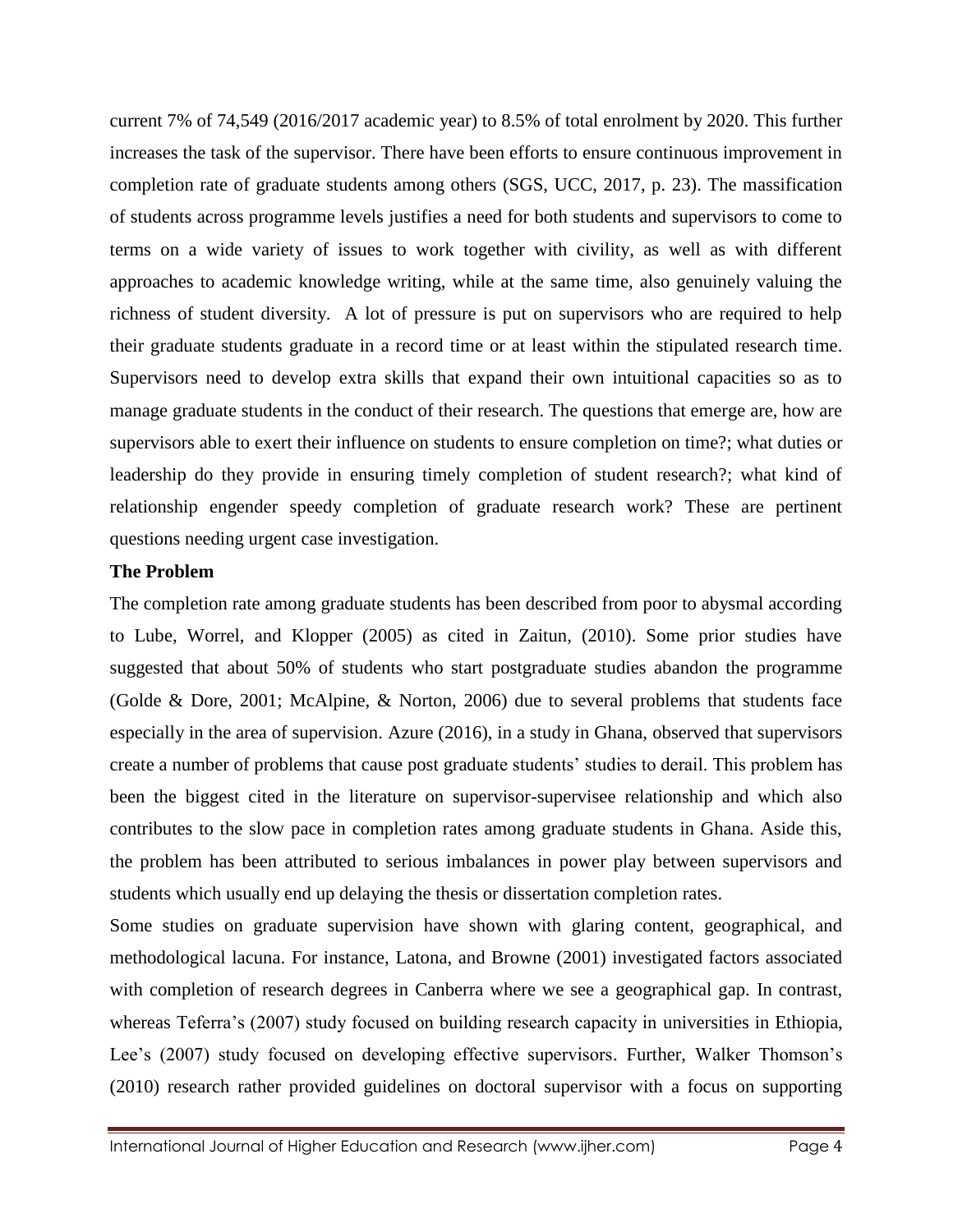effective research in education and the social sciences. Azure (2016) appeared to be the only current study on the subject in Ghana which even focused on students' perspective of effective supervision of graduate programme using a quantitative approach. These studies show gaps. To the extent that no study was seen in Ghana to deal with how supervision among graduate students could be improved, this study becomes crucial in using a case study design to investigate the subject. This therefore motivated me to conduct the study to fill some of the gaps identified in relation to the other vital aspects on supervision which this study focused on.

### **Literature Review:** *Model of Effective Supervision*

In attempting to delve into graduate supervision and capture the complex nature of effective supervision, researchers are known to use multiplicity of approaches with varying sophistication: from uni-dimensional metaphors, to unstructured lists of desirable traits, to complex multidimensional empirically-driven frameworks to study the issues. Grant and Graham (1999) suggest that the majority of these approaches to understanding and practicing supervision emerge from a liberal humanist view of social relations in which supervision is understood to be an essentially rational and transparent engagement between autonomous individuals. They argue that additional useful insights into the nuances of supervision could be gained by viewing supervision from a wider psychoanalytic perspective.

According to Johnson, (2002) there is still a tendency to equate research supervision with research teaching and responsibilities of the academic. However, some authors are of the opinion that supervision constitutes a sophisticated form of teaching (Ferman, 2000; Taylor & Beasley, 2005). In keeping with this view, Manathunga and Goozée (2007) described postgraduate supervision as "critical conversations", while Taylor and Beasley (2005) suggest that supervision is mentorship more than instruction. Whilst Green and Lee (1995) believe that 'the role of supervision remains profoundly ambiguous' they do advise replacing the notion of teaching with the broader concept of pedagogy. Connell (1985) takes a more superlative approach and describes PhD supervision as "the most advanced level of teaching…a genuinely complex teaching task". Although Green and Lee (1999) contend that this view encounters "deep-seated prejudice in the modern university which systematically privileges research over teaching". A somewhat more nuanced dualistic view is proffered by Ryan and Zuber-Skerritt (2017) who in a recent study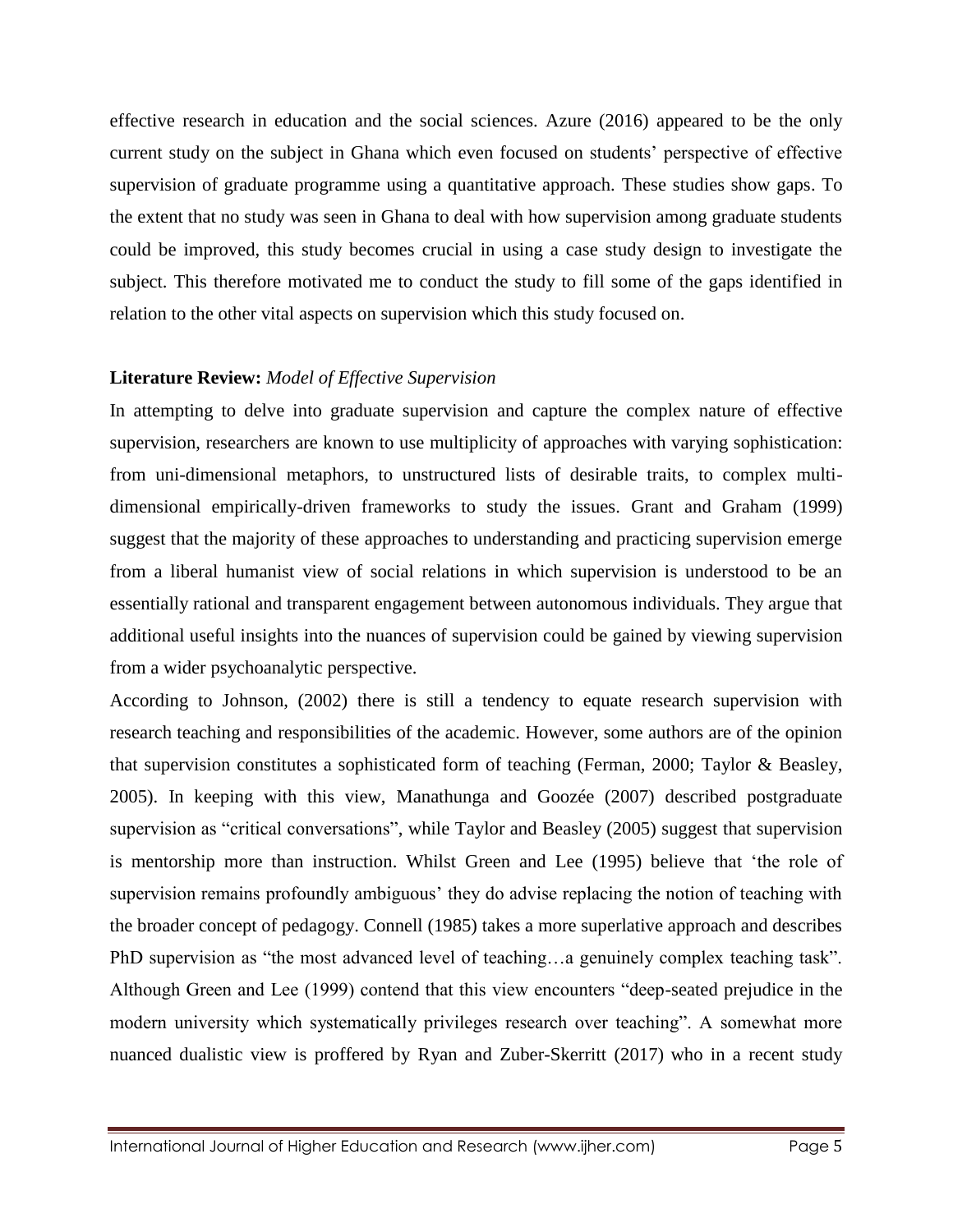suggested that research in postgraduate training is unique among academic responsibilities in providing a direct linkage between teaching and learning activities and research.

Grant and Graham (1999), noting that supervision is a complex process that requires both situational awareness and a flexible posture, neatly captures this teetering complexity through the vivid metaphor of supervision as a process of "walking on a rackety bridge". Cullen *et al.* (1994), as part of a major study carried out at the Australian National University, Canberra, produced a list of the characteristics of a 'good supervisor' which they noted was akin to lists of what undergraduates hold as pleasant features of a good lecturer: approachable and friendly; supportive, positive attitude; open minded, prepared to acknowledge error; organised and thorough; and; stimulating and conveys enthusiasm for research. These virtues, are what Abiddin, (2012) say constitute positive perceptions of students towards their research supervisors.

A more structured list of supervisory roles and attitudes was also provided by Brown and Atkins (1989). These include supervisor as a director (determining topic and method, providing ideas); facilitator (providing access to resources or expertise, arranging field-work); adviser (helping to resolve technical problems, suggesting alternatives); teacher (of research techniques); guide (suggesting timetable for writing up, giving feedback on progress, identifying critical path for data collection); and critic of the design of enquiry, of draft chapters, of interpretations or data). The rest include freedom giver (authorizes student to make decisions, supports student's decisions); supporter (gives encouragement, shows interest, discusses student's ideas); friend (extends interest and concern to non-academic aspects of student's life); and a manager who checks progress regularly, monitors study, gives systematic feedback, and plans work.

### **MATERIALS AND METHODS**

### **Design**

I used the descriptive single-case design to examine the phenomenon of graduate supervision in UCC. This design sets to describe the phenomena of graduate supervision as it occurs in its natural setting (Zainal, 2007). It therefore helped to provide in-depth twist to the issue regarding graduate supervision vis-à-vis what ought to be the roles of an effective supervisor. The design basically helped me to describe data as they occur, making use of narratives in the process (McDonough & McDonough, 1997) and hence this design choice. An advantage associated with the use of a case study is that it allows the investigation of an event to be done within the context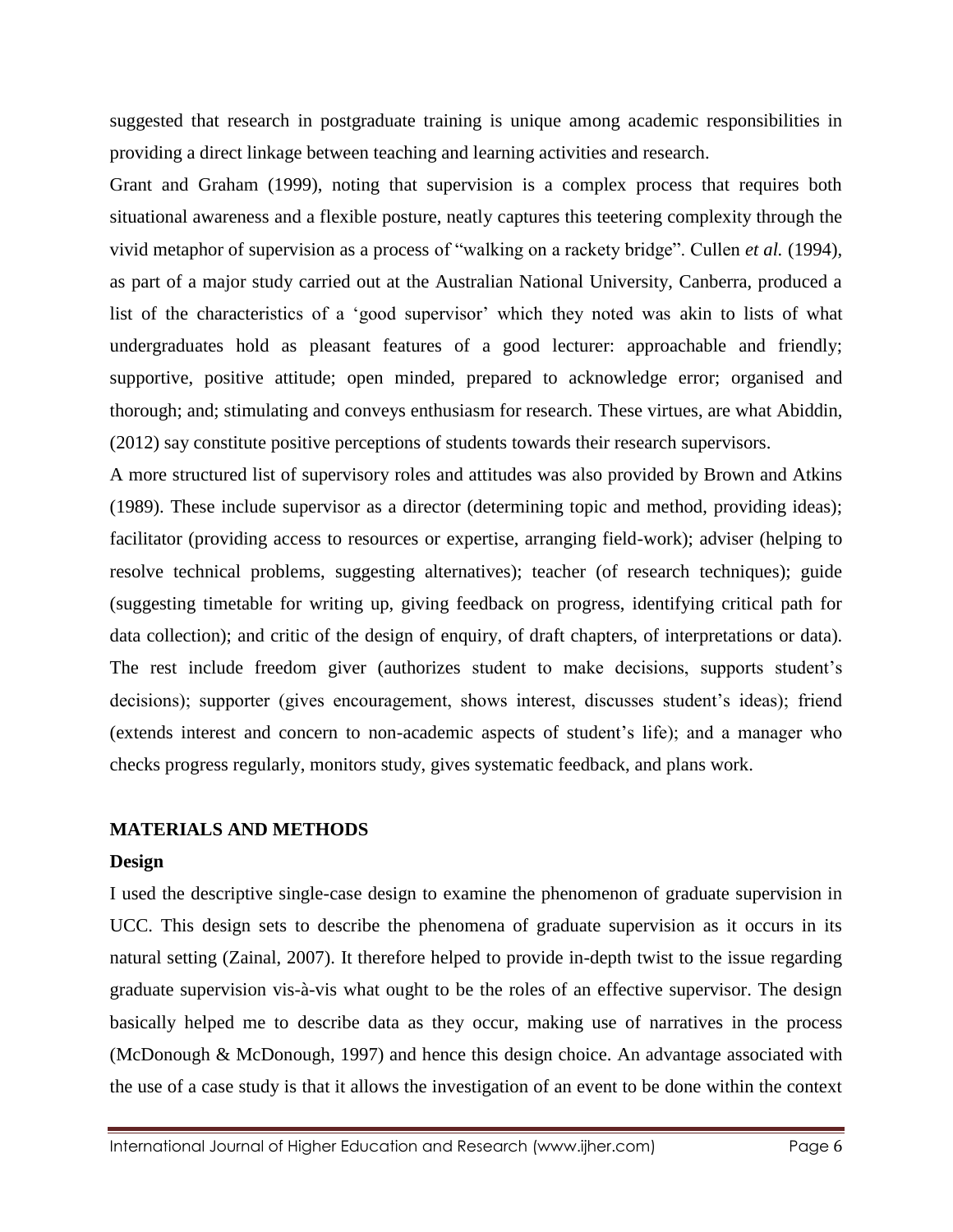of its use (Yin, 1984), that is, within the situation in which the activity takes place. Again, the detailed qualitative accounts usually generated through case studies not only help to explore the data in real-life environment, but also help to explain the complexities of real life situations which may not be captured through experimental or survey research. Despite its advantages, the use of this design also comes with certain challenges. One of such challenges is that the researcher must begin with a descriptive theory to support the description of the phenomenon or story. Failure to do so may possibly result in a lack of rigour in the description thus attracting problems. Also, a shortcoming in the use of a single-case design is 'its inability to provide a generalising conclusion' (Zainal, 2007, p. 3).

#### **Population and Participants**

The study had as its population, graduate students in the CES between the 2016/2017 academic year who were through with their course works and writing their research. Purposive sampling was used to select four (4) of them for the interviews. As a case study, a single case, Prof. Bawa, around whom the study revolved was also chosen and interviewed.

#### **Research Site**

The School of Graduate Studies (SGS) of the University of Competitive Choice was established on 1<sup>st</sup> August, 2008. It began first as a Committee on Higher Degrees, with a mandate to advise Council on the University's graduate policy and propose awards of scholarship for approval. In 1992, the Committee on Higher Degrees was transformed into a Board of Graduate Studies. This Board, a sub-committee of Academic Board was entrusted the responsibility of administering graduate education in the University until its status was elevated to that of a School on 1<sup>st</sup> August, 2008. The School has the mandate to co-ordinate graduate level academic programmes for all Colleges within the University. It also regulates and offers advice on graduate programmes of university colleges affiliated to the University of Competitive Choice. To achieve its vision and mission, the School has four-fold functions: first to draft regulations for all higher degrees with a view to ensuring that acceptable academic standards are maintained and to receive reports and consider recommendations pertaining to higher degrees and graduate diplomas from Departmental and Faculty Committee of Graduate Studies. Also, it facilitates the determination of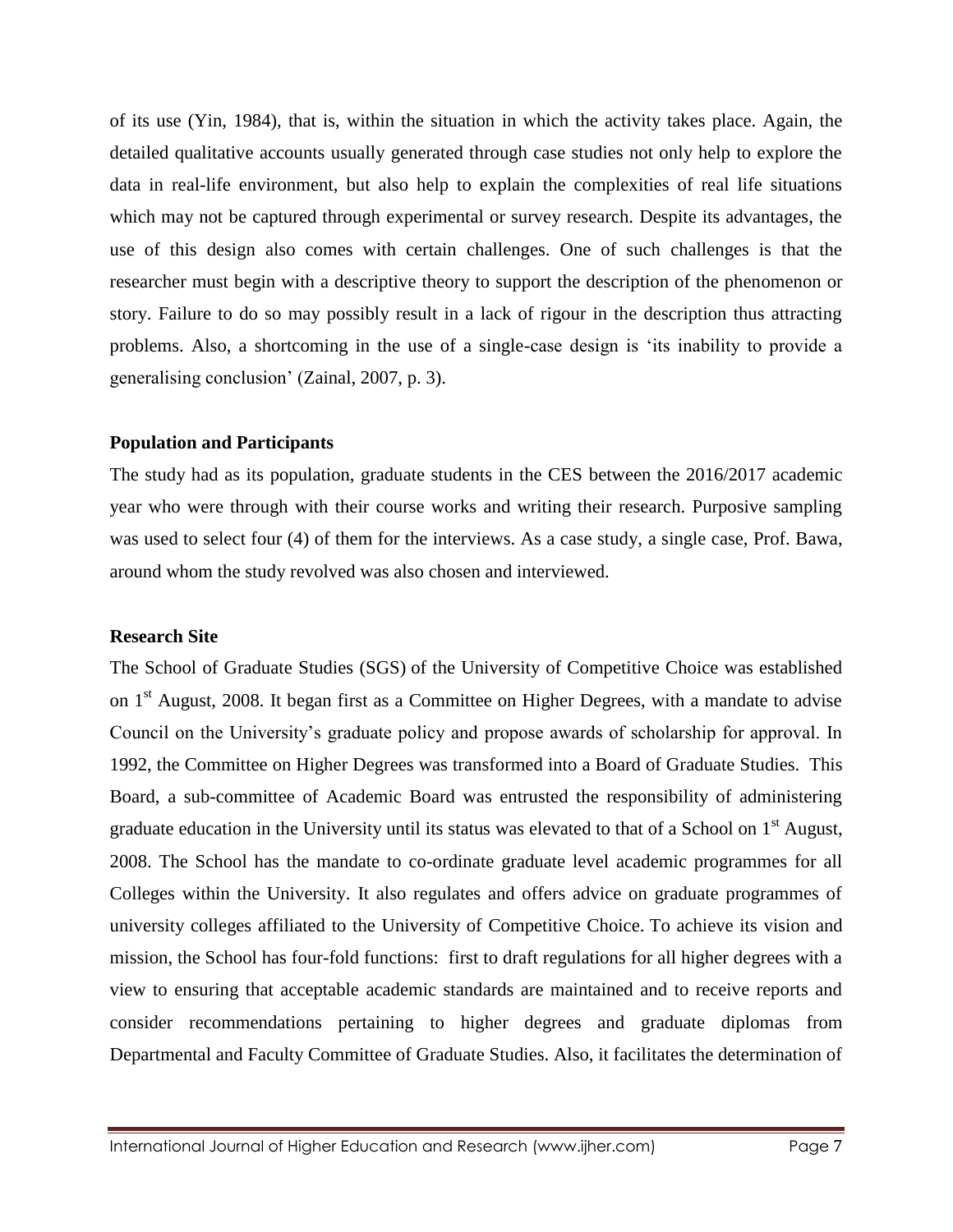results of higher degrees and graduate diplomas and to make suitable recommendations to the Academic Board for the award of higher degrees and graduate diplomas.

The university, through the SGS, provides regular training or seminars to expose supervisors and graduate students to their responsibilities in the research process and expose to supervisors what graduate supervision was all about. In the lecture, Prof. Obeng also advocated for policies and guidelines on postgraduate research to be reviewed from time to time and enforced, and also frantic efforts made to counsel erring supervisors. The only way a university can inculcate high research culture and be relevant in research cycles is redouble its efforts at training and making sure students complete their theses or dissertations on time. A university cannot have high research output when it is primarily a teaching university with high undergraduate numbers. In the university of Competitive Choice (UCC), management continuous to make frantic efforts to create the necessary environment for a thriving research agenda. There are therefore adequate visible signs of massive investments in the area of equipping students and faculty with skills for research. The SGS, and for that matter, the university, sees it an onerous duty to ensure that it fosters a favorable environment that enables critical, curious, creative, and thinking. The university is committed to ensuring that it works to produce graduates who can work both independently and collaboratively, to find answers to significant developmental challenges confronting the nation. UCC management is set on a mission to make the institution a place of higher quality graduate education in the country and beyond and the new initiatives and investments attest to this fact.

As a measure to alleviate the plight of supervisors relative to the large numbers of students, the SGS has reviewed its policies on postgraduate education to improve completion rates. The school now among other things organises seminars for Heads/Directors of Teaching Departments and Institutes to disseminate its policies. The school has also intensified efforts at organising seminars for advisors, supervisors and examiners of research to improve graduate education (SGS, UCC, 2017, p. 23-24). In 2016, for instance, the SGS collaborated with some Colleges within the University to organise series seminars for Advisors, Supervisors, and Examiners of research graduate students with the aim of enhancing capacity for postgraduate research in the University. The seminar was organised on College basis to promote interaction among participants (SGS, UCC, 2017). The business of supervising graduate students in has become more demanding due to a variety of factors related to lack of specifically designed direction for student supervision.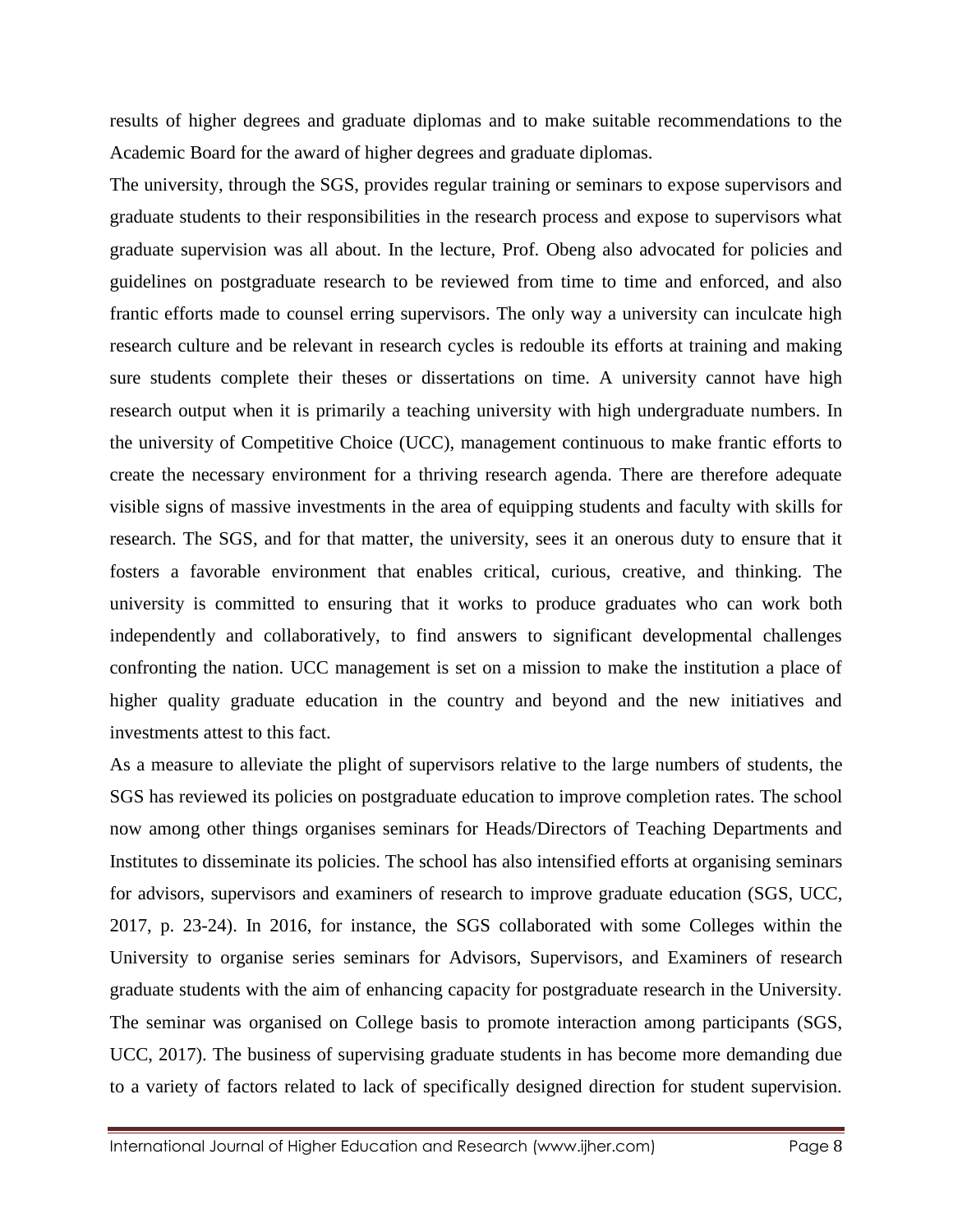Supervising graduate students in UCC creates both satisfaction and challenges for supervisors, given the increasing context of globalisation, internationalisation and different modes of graduate student diversity. The demanding job of supervision has, for some authors contributed to the (Latona & Browne, 2001; Lee, 2007, 2008) slow rate of completion among students.

#### **Role of the Supervisor in UCC**

The role of the supervisor has been outlined in the SGS guidelines for the presentation of research projects. Basically, the supervisor is to provide guidance to the student mainly on several aspects of the research. He/she must show interest in the students' research, provide guides/advises to students on topic selection to meet student career objectives, and their long term interests. The supervisor must provide critical feedback on student written work in good time and encourage student to present their work at seminars/conferences if need be (Mainhard *et al.,* 2009). He or she must be friendly and approachable and must encourage the student to work independently. They must be knowledgeable about the standards expected and also ensure that the student is aware of the short-comings of their work and progress (Mainhard *et al.,* 2009). They must ensure that the student's research is manageable in the time available. When there is a need, the supervisor must provide assistance in orientating the student towards appropriate behaviour in the oral examination and share the student's research interests.

The supervisor must be available whenever the student needs help with their research and they must help the student develop their communicative and writing skills. They must give the student information about appropriate meetings, conferences and training opportunities and provide guidance to the student mainly on technical aspects of the research (UCC SGS, 2016, p. 8). The supervisor must provide guidance on sources of literature that the student may consult. He or she must draw students' attention to the strengths and weaknesses in their approach to the task. The supervisor must provide guidance and verify corrections the student is expected to make after the examination of the project work, dissertation, or thesis (including viva where applicable) and must be willing to "prepare periodic reports to the SGS on student's progress" (UCC SGS, 2016, p. 8). He or she should refuse to allow submission of sub-standard work for examination, regardless of the circumstances.

### **The Man, Prof. Bawah**

In the face of the challenging task, Prof. Bawa of the College of Education Studies has distinguished himself, not only in teaching and community service but also in the area of research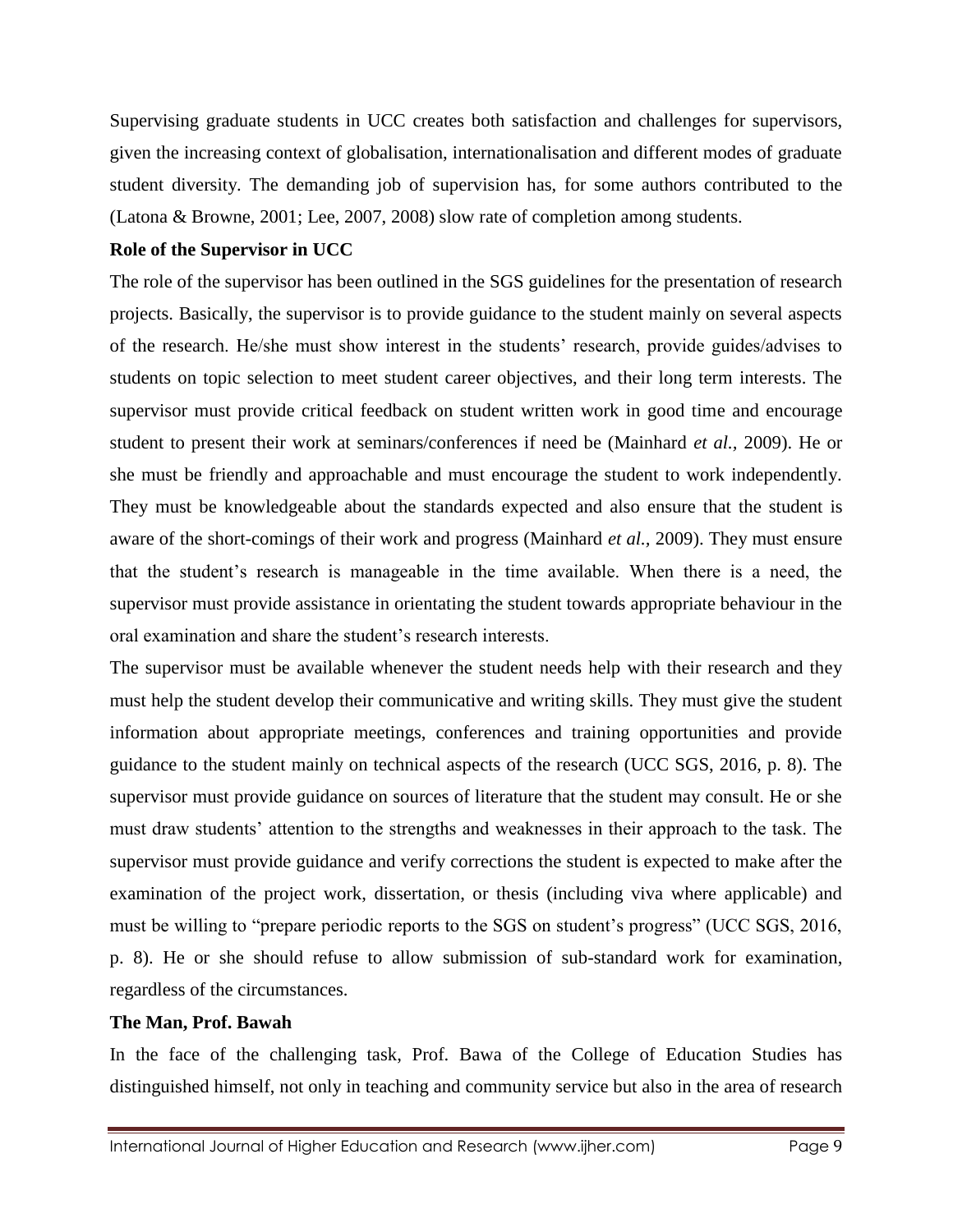supervision. His praiseworthy services to students have caught attention of university management. He is an astute sportsman academic of international repute. He has an incredible coaching record in both the Ghana premier league as well as at the national level. Highly loved by his students, he does not stop at anything to offer his best in the classroom. He has an impeccable human relationship skills which endears him all and sundry. He is a member of many boards in the university and the Dean for a college within the college of Education studies. Prof. Bawa combines effectively the task of an academic with that of administrator and yet he is not daunted. He is one of the few academics on campus who is down to earth despite his wide international exposure. He is perhaps the most frequently-travelled academic because of the numerous assignments he executes. These have not in any way compromised for a second his core duty as academic of an educational institution. Easily approachable and friendly is Prof. Bawa.

His input to intellectual development is amazing and therefore cannot be overemphasized. He serves on Boards and Committees both in the university and in the corporate world. His role to the advancement of sports in Ghana is commendable. He organises coaching courses for individual teams and corporate entities to advance the course of sports. Aside these heavy schedules, Prof. Bawa also serves as a visiting professor to a number of public and private institutions in and outside Ghana. He presents research papers at symposiums and conferences at places and in a number of educational institutions worldwide. Besides, he has successfully supervised six (6) PhD students and thirteen (13) M.Phil students in the last three years, a feat had never been accomplished by any faculty member since the College's inception.

Despite his achievements, Prof. Bawa is a very humble and a liberally-minded person. One would have thought that Prof. Bawa's busy work schedules would interfere in his work as supervisors. Nonetheless, this is not the case: he continues to brace the odds to provide quality supervision to his students, making sure that they complete their programmes within stipulated periods. This remarkable feat continues to receive the applause of many within the university community. He is not inundated by his gigantic work schedules; rather he is resolved, no matter what to provide the best supervision leadership to his students with joy and alacrity.

What an extraordinary individual! *What are his students' perceptions about him?; How is he able to balance his numerous job schedules with the colossal demands of graduate supervision?; What sterling qualities distinguish him from his colleagues* in the area of supervision (primus inter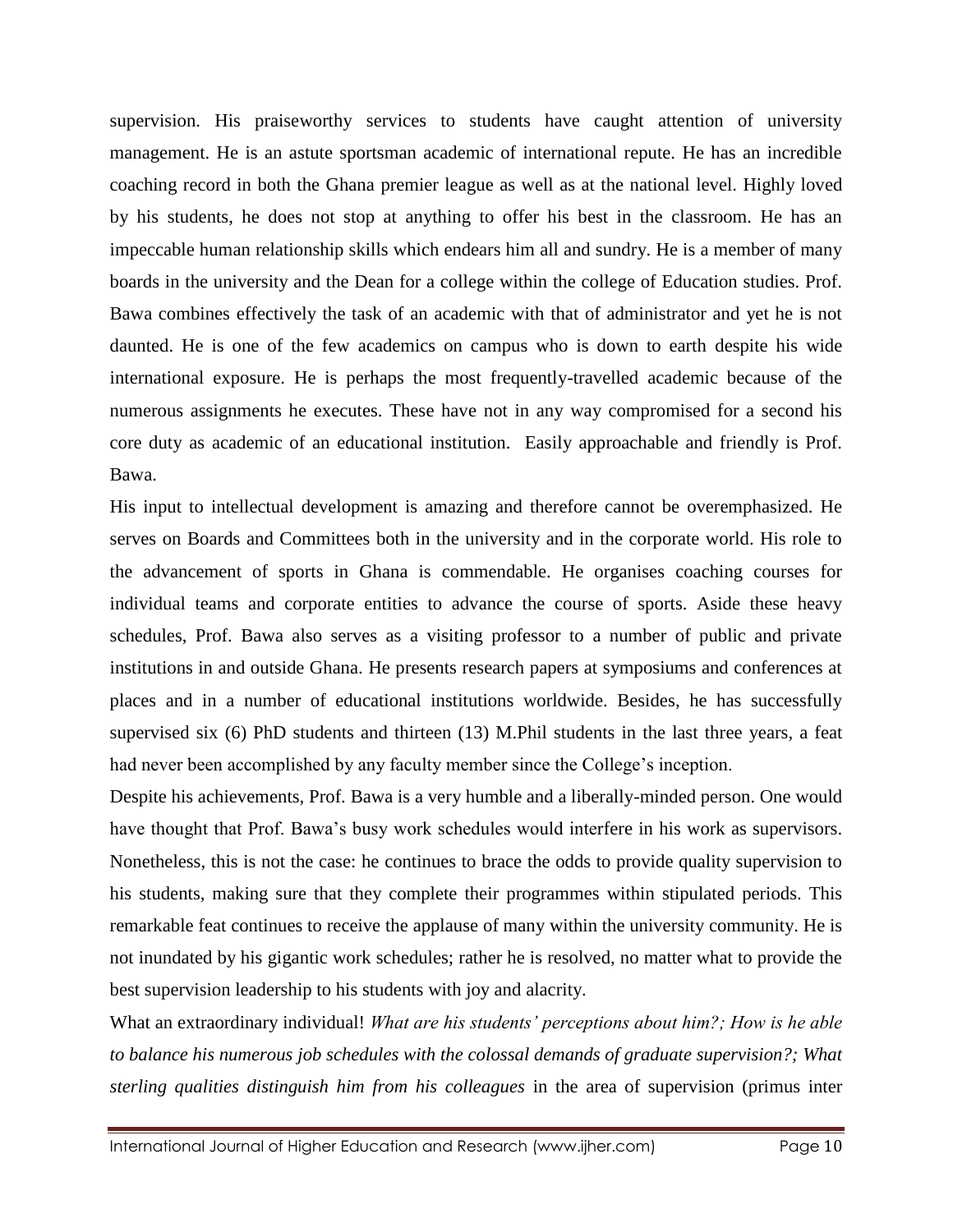paris)? *What is his personal conception of effective supervision? What lessons could be shared among the faculty to improve graduate supervision in UCC?* These are vexing questions the current study focused on with a view to unearthing a practical framework for graduate supervision. These issues are pertinent because of their potency to help produce a model after his example in the area of graduate supervision in Ghanaian universities. Little research has ever been conducted by prior authors and hence, the need conduct this study with the aim of crafting a model for faculty members. The purpose of this study was therefore to ascertain the modus operandi of Prof. Bawa in terms of how he is able to manage his heavy work schedules in a way that inures to student research success.



Figure 1. Conceptual framework of the study. **Source: Owusu (2017)**

### **Data Collection and Analysis**

I collected data personally by booking appointments with the graduate students at their convenience. As a colleague, the collegiality and the camaraderie we had built over the years easily helped me to arrive at meeting times with them. Those who were out of campus were also reached through phone and convenient appointment times booked. The interviews lasted for 20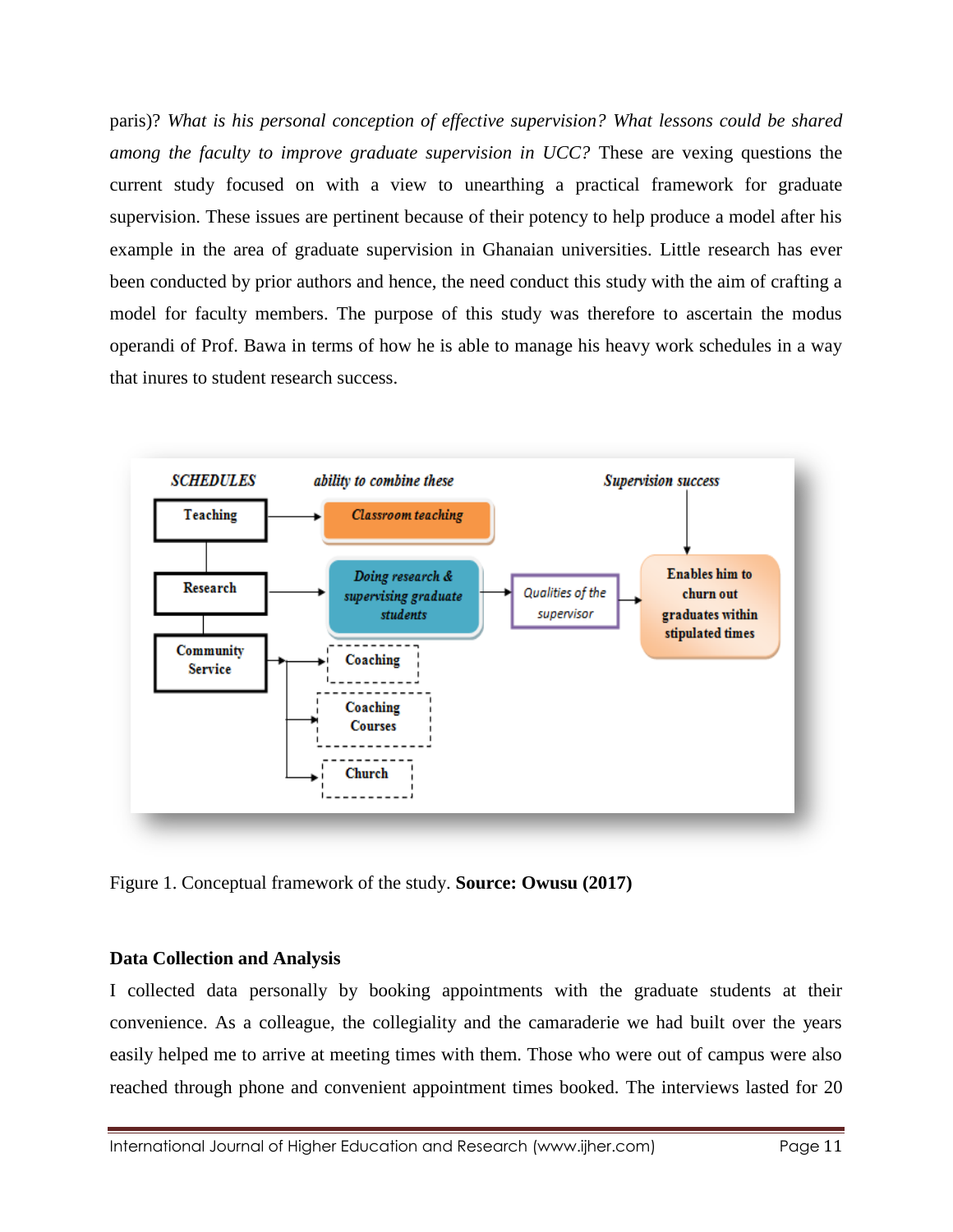minutes for the students whereas the supervisor interview took 40 minutes. Two weeks was used to conduct the interviews after which a week was used to transcribe the data.

#### **Ethics**

The first principle is participant autonomy (Orb, Eisenhauer & Wynaden, 2000). To guard against violating this principle, I adhered to the informed consent and also ensured a balance between over-informing and under-informing (Kvale, 1996). The student interviewees were rights to voluntarily accept or refuse to participate in the study. I constantly engaged with the participants and negotiated for their acceptance and participation (Kvale, 1996). Despite confidentiality, I also ensured confirmability, through the documentation of all activities included in the study. I made sure there was no abuse which is frowned upon by the law.

The next ethical principle which was religiously adhered to was beneficence. It is closely linked with doing good for others and preventing them from being harmed. So I carefully considered for recruitment in the study (Raudonis, 1992). An addition, I used pseudonyms in dealing with the potential cost of showing participant identities. In the study, the four interviewees were given the identities: Kofi, Ofori, Akosua, and Asantewaa which are indigenous Ghanaian names. The final principle which was strictly respected was that of justice. This refers to equal share and fairness. It was achieved due to a conscious avoidance of exploitation and abuse of participants.

### **Data Collection Processes**

I manually arranged the transcribed text according to codes in meaningful themes and categories. As progress was made with the analysis, further sub themes and sub categories were included to identify connections, relationships and trends. The coding process for the field notes and transcripts consisted of three steps as described by Strauss and Corbin, (1990) and Guillemette and Berthiaume, (2015) namely: open coding, axial coding and selective coding. The open coding process involved identification and naming of segments of meaning from the field notes and transcripts in relation to the research questions. The focus of the open coding was on wording, phrasing, context, consistency, frequency, extensiveness and specificity of comments. Consequently, the segments of meaning from the field notes and transcripts were clearly highlighted and labelled descriptively.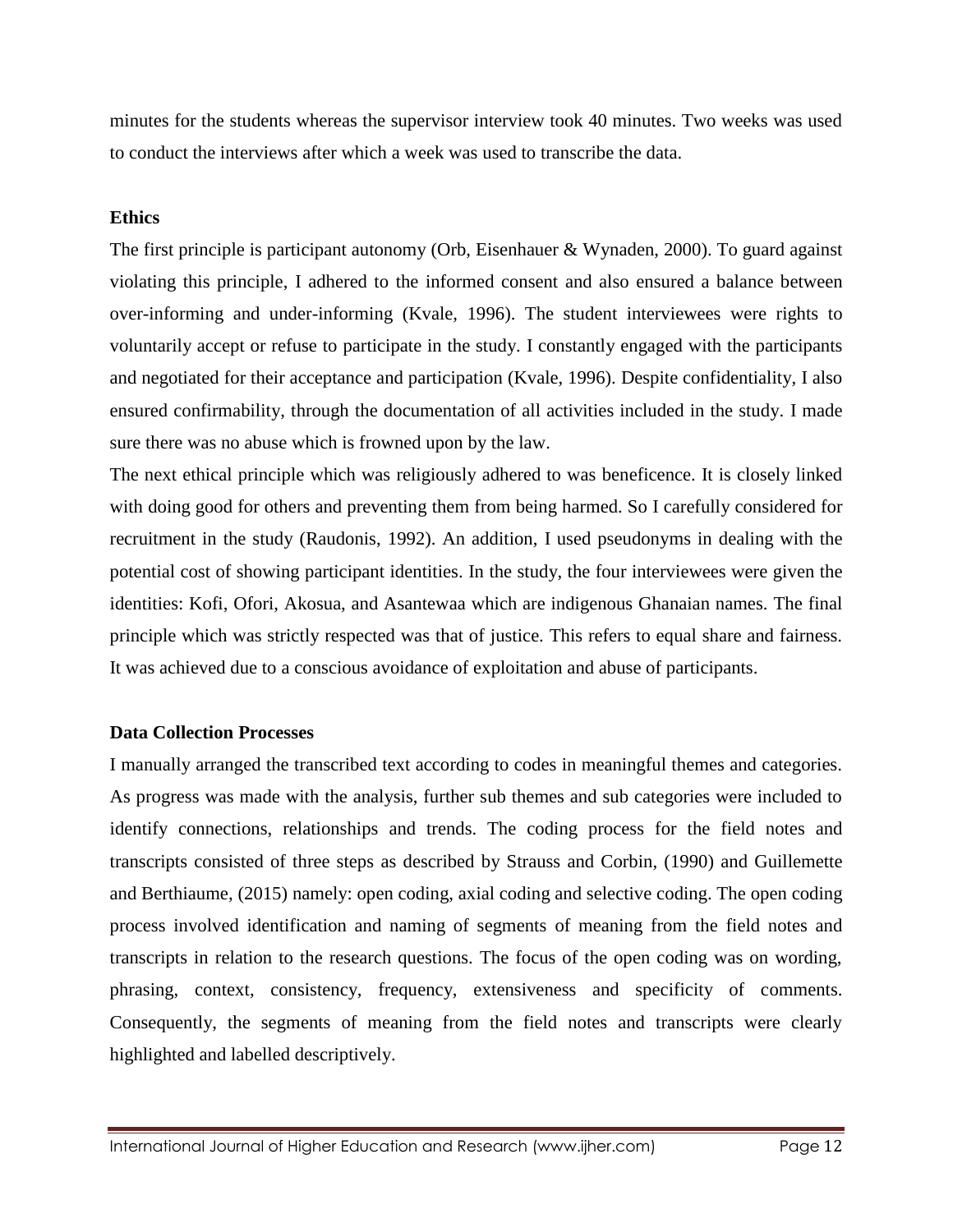The axial coding was done by reviewing and examining the initial codes that were identified during the previous procedure. Categories and patterns were then identified during this step and organised in terms of context and coherence. Selective coding was the third and final coding procedure. This involved selective scanning of all codes that were identified for comparison, contrast and linkage to the research question as well as for a central theme or "key linkage" that might occur. The codes were eventually evaluated for relevance to the research aims. Form the discussions, it follows that the analytic process was further dictated by the inquisitive questions to identify thematic relationships from the categories via both the inductive and deductive reasoning.

#### **Ensuring Data Credibility**

To ensure data credibility and transferability, the transcribed interview data were presented to the respondents to validate and sign off. After this, the entire transcribed text and field notes were carefully read to obtain a complete picture of the content and context before the process of abstraction and coding where units of meaning are identified. 'Codes*,* names or labels were then assigned to specific units or segments of related meaning identified within the field notes and transcripts' (Henning *et al.*, 2004, p. 104).

### **Data Analysis Procedures**

A qualitative content analysis process was used for data analysis. It incorporated Creswell's (2013, pp.182-188) analytic spiral process which was described by Marshall and Rossman (1999, pp.152-159) and Watling and James (2012, pp. 385-395). The process entailed recording data with the use of an audio recording device in addition to field notes. The field notes were taken as backup and also provided milieu to the interviews. Word for word transcription of the responses from the interviewees was done immediately after the interview sessions to ensure a speedy completion. To ensure that the researcher became acquainted with the data for the purpose of analysis and interpretation, the original interview of the completed verbatim transcription was listened again. Transcription notation symbols, comments, and the taking of field notes as suggested by Henning, Van Rensburg, and Smit (2004, pp. 76-77) were used to get nontranscribable text in a bid to get a complete picture about the phenomenon being explored.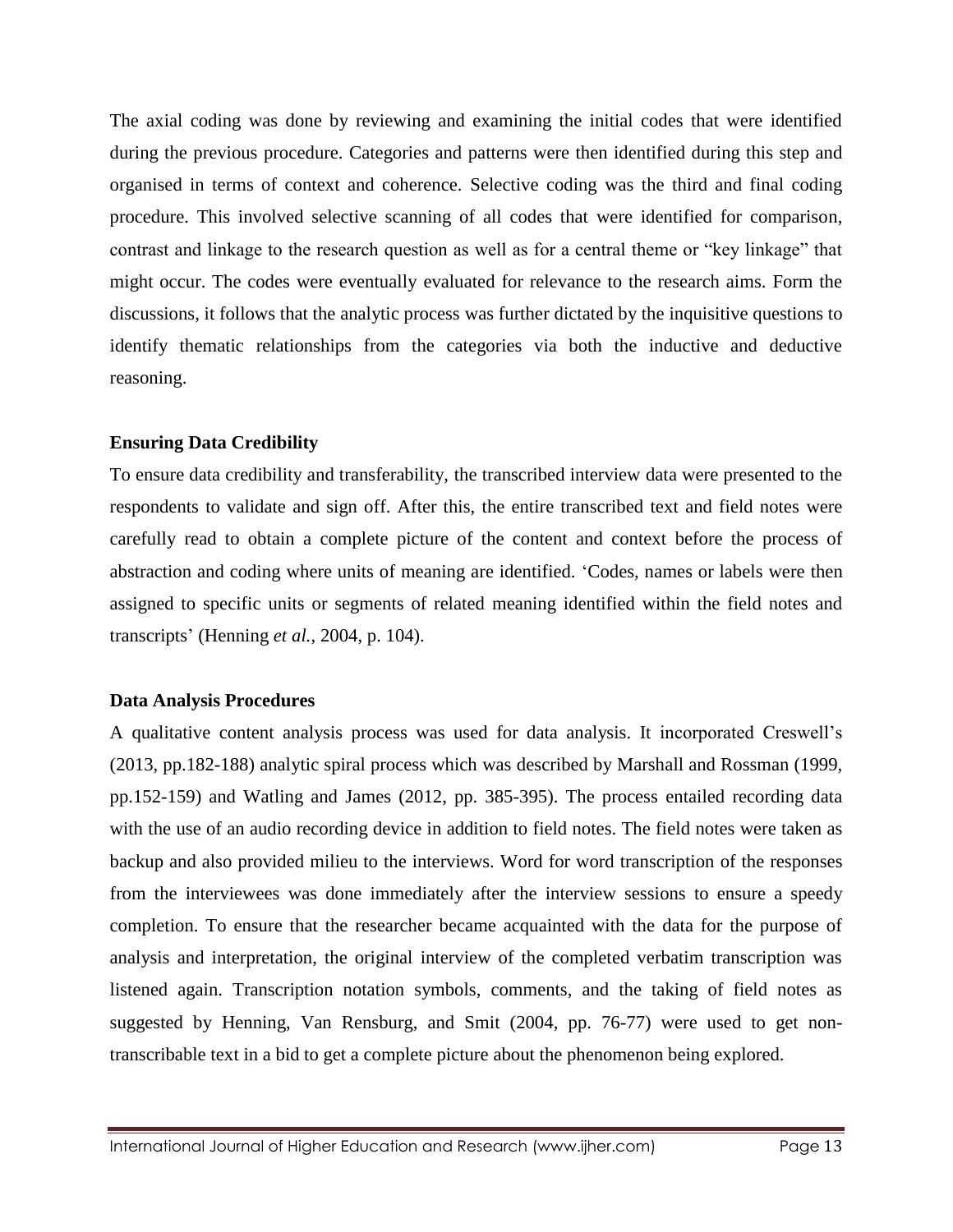#### **RESULTS**

The findings of the study have been organised based on the research questions.

#### *Research Question 1: What are his students' perceptions about him?*

This question sought to find students' perceptions about Prof. Bawa. The data was generated from the four students under his supervision. The students were unanimous in their description of their supervisor. In sum, students perceived him in a positive light with a majority saying he promotes conditions beneficial to students' research intellectual growth. He was also described by some of the interviewees to be one person who provides apt leadership in the supervision process. One of them said, *'Prof. is an exceptional individual who is so is even more concerned about his students' work more than the students'* (**Kofi**). On this same issue, Asantewaa said, *'… hmm, I tell people that man, unlike those I personally know has students' interest at heart… he is not like the pull-him/her-downs'*. *'Everyone loves him'* (**Asantewaa**). Ofori and Akosua only described him as a, 'good person with a heart of work with students' **(Ofori** and **Akosua**).

These comments reveal a positive perception of his students about him. This outcome concurs with an earlier study by Cullen *et al.* (1994) in an Australian National University, Canberra, which produced a list of the characteristics of a 'good supervisor' and which undergraduates held as pleasant features of a good lecturer. They said a good supervisor was approachable and friendly; supportive, positive attitude; open minded, prepared to acknowledge error; organised and thorough; and; stimulating and conveys enthusiasm for research. These virtues, are what Abiddin, (2012) say constitute positive perceptions of students towards their research supervisors. The list of qualities Cullen *et al.'s* (1994) compare with the ones enumerated by the graduate students and these make up the positive perceptions of students about Prof. Bawa. In other words, the students implied that Prof. is approachable and friendly; has supportive, positive attitude; is open minded and prepared always to acknowledge error. Above all, they suggested also that Prof. is organised and thorough; stimulating and conveys enthusiasm for research. He endeared him very well to his students due to enviable qualities he possesses. As a result, he earns a lot of respect and honour form all and hence the positive impressions of students about him. Supervisors ought to be approachable, affable, open-minded, and supportive in order to 'disciple' students effectively and efficiently.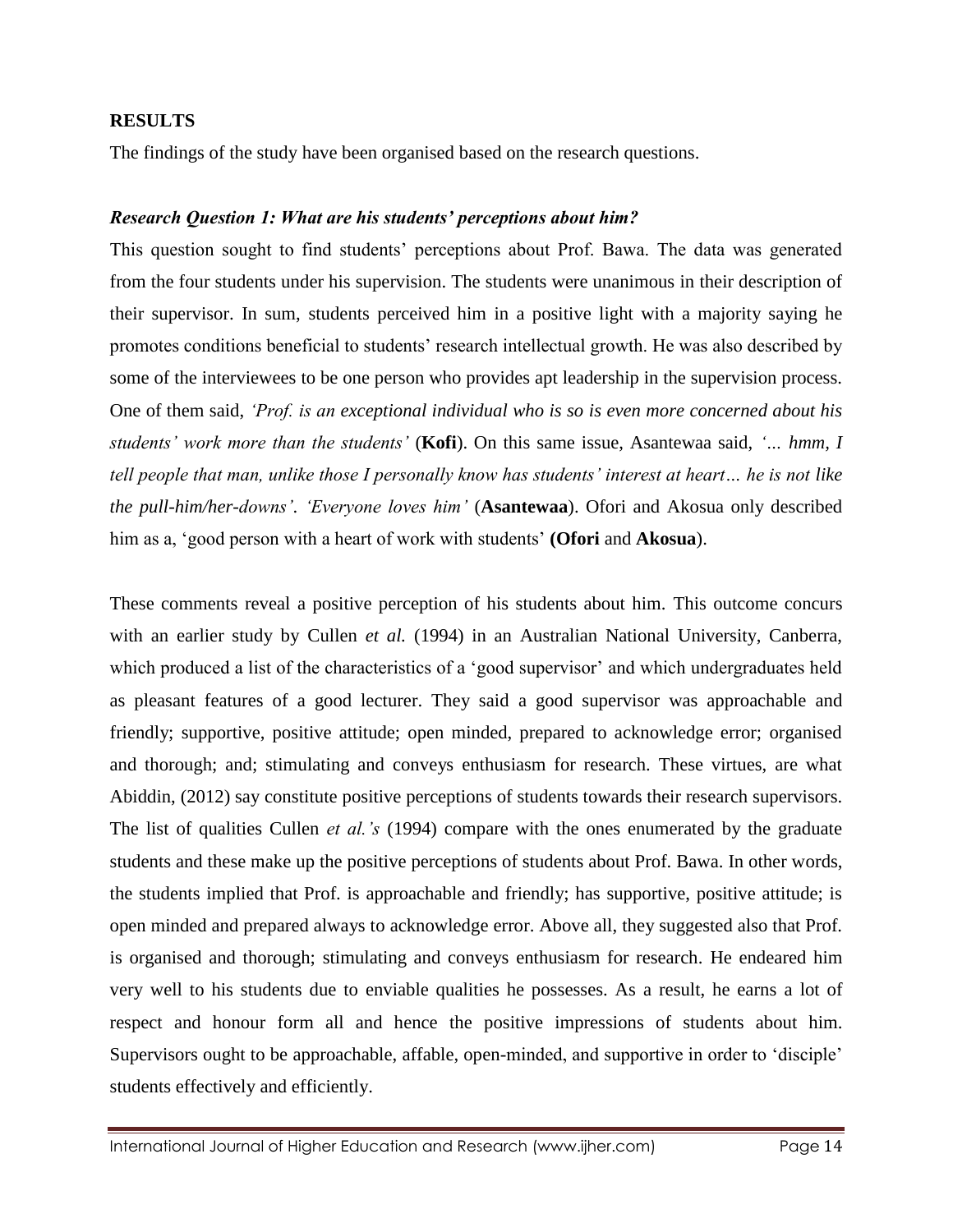## *Research Question 2: How is he able to balance his numerous job schedules with the colossal demands of graduate supervision?*

This research question was to find out the extent to which Prof. Bawa was able to balance his busy schedules with the massive demands of his supervision job. Only Prof. Bawa's response generated the needed data for the analysis. It was deducted from the submissions of Prof. that he was able to combine and balance his work through incorporation of the supervision duty into his itinerary for every year. In response to a question on how he balances his schedules, he said, '.*.hum it's not been easy but I try to plan and plan well*. As if Prof. was actually saying to become, a good, supervisors must plan. In doing so, their work schedules must be incorporated into the supervisory task such that none of the tasks unduly suffer neglect. A lot of supervisors in Ghanaian public universities are not able to work efficiently to help students complete in time because of a general lack of planning and synchronizing their work activities into their work calendars. Prof. said,

> *'a number of things I do. I first prioritize. You know, it's important to prioritize as academic in order to plan your schedules well. The questions you should keep asking is, 'what's essential in the long run? Your job puts food on your table and so it requires more attention since it helps you to make a living. Also, I don't overwork myself too much. I'm someone who does not allow myself to be pushed to some limits. The reason is I may get exhausted and break down so I do one thing at a time.*

> *I make time for what matters most. I don't forget to give myself treats from time to time. Doing too much can drain or sap your energy. It's good to make time for fun to reinvigorate you. Once I get my work done, I take some time out with loved ones after all, life must go on after hard work. I've seen that these things I do help me balance my life and work schedules'*.

These responses from the Prof. reiterates a need for planning. A good academic discipler is one who plans ahead of time and ensures that the first things get done first. This finding did not match with any research outcome in the literature but it still yields insight in the sense that it teaches supervisors to plan and manage their time properly.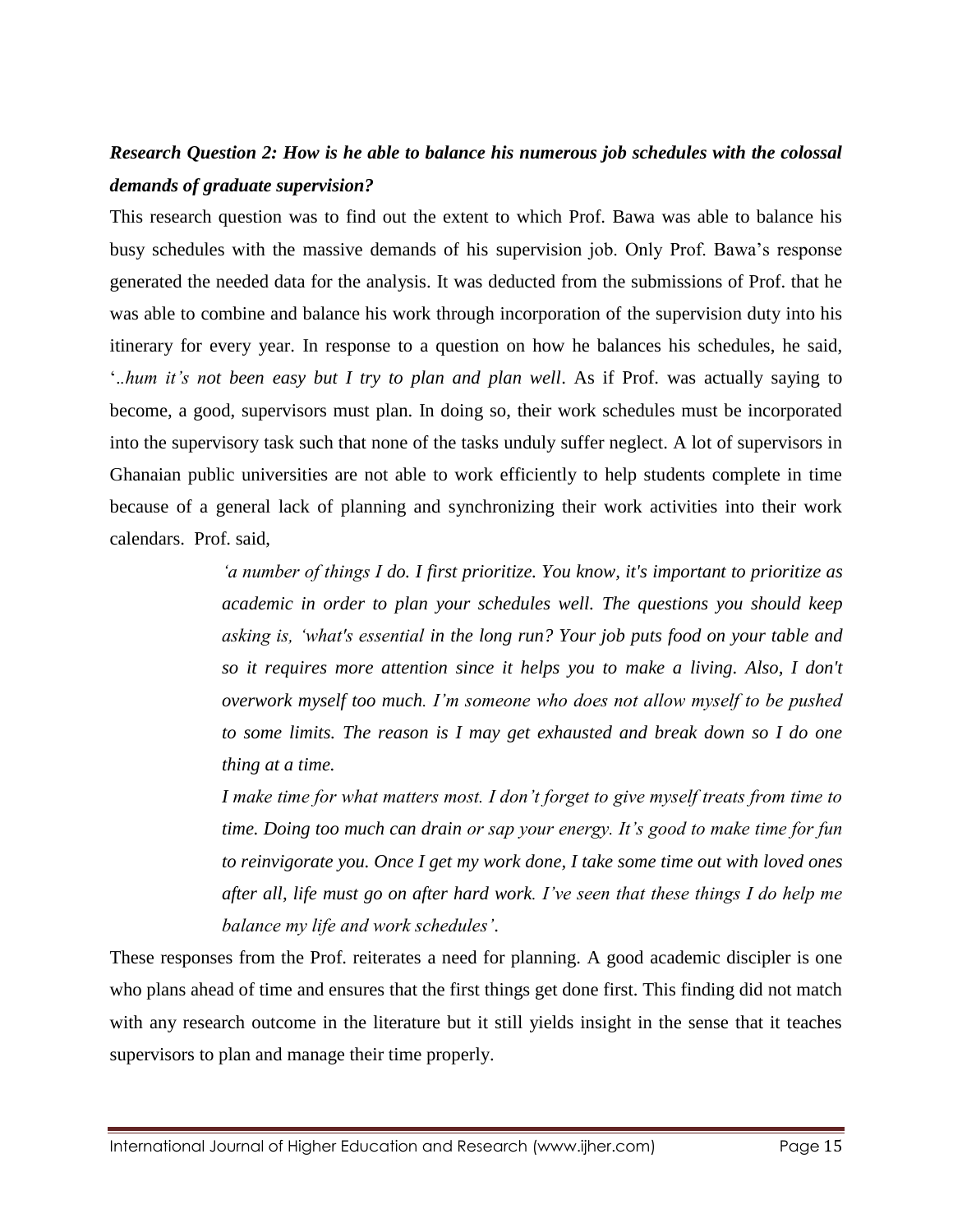# *Research Question 3: What sterling qualities distinguish Prof. Bawa from his other colleague academics in the area of supervision?*

This question sought to elicit from students the qualities Prof. Bawa possesses which stands him out as an exceptional supervisor as has been alluded to by one of the interviewees. Among other things, the students said he is humble, affable, hardworking, principled, tolerant, and kind. The majority said he is an individual who readily irons out his differences with students as a way of getting the work going. Some said, *' … Prof. is humble; you cannot imagine a man of his caliber. Sometimes, he calls and when you call and for one reason or the other he doesn't pick, be sure he will return your call and even apologize'* (**Kofi**). Akosua said, *' … he combines hard work with principles'*

In the literature, Azure (2016) suggests, among other qualities such as humility, affability, hard work, being principle, tolerant, and kind as crucial for effective graduate supervision. He personally conceives effective supervision as one in which both supervisor and supervisee, like in this study, are able to iron out their differences to ensure completion of the process within the stipulated time. Supervisors have to learn to try and provide the best they can in helping students achieve their aims (Azure, 2016). To complement his efforts, students must learn also to submit to his guidance and tutelage so as to minimise the common conflicts associated with supervision relationships. The study advocates for supervisors to mandatorily promote hard work and tolerance conditions beneficial to students' research intellectual growth and provide apt leadership in the process and a supervisor necessarily requires these qualities in order to do effective supervision.

### *Research Question 4: What is his personal conception of effective supervision?*

This question sought to find out about Prof's conceptualization of effective supervision and how his personal philosophy in life dovetails into this conceptualization. Prof. made startling revelations. According to him, effective supervision is one in which both supervisor and supervisee try to iron out their differences (academic, personal, ideological, philosophies etc) to ensure successful completion of the process of supervision within the stipulated time. For him, supervisors have to learn to provide the best they can to help students achieve their aims. For example, Prof said, '*…effective supervision is supervising your student to the best of your ability and becoming proud to be associated with their work'* His concept of effective supervision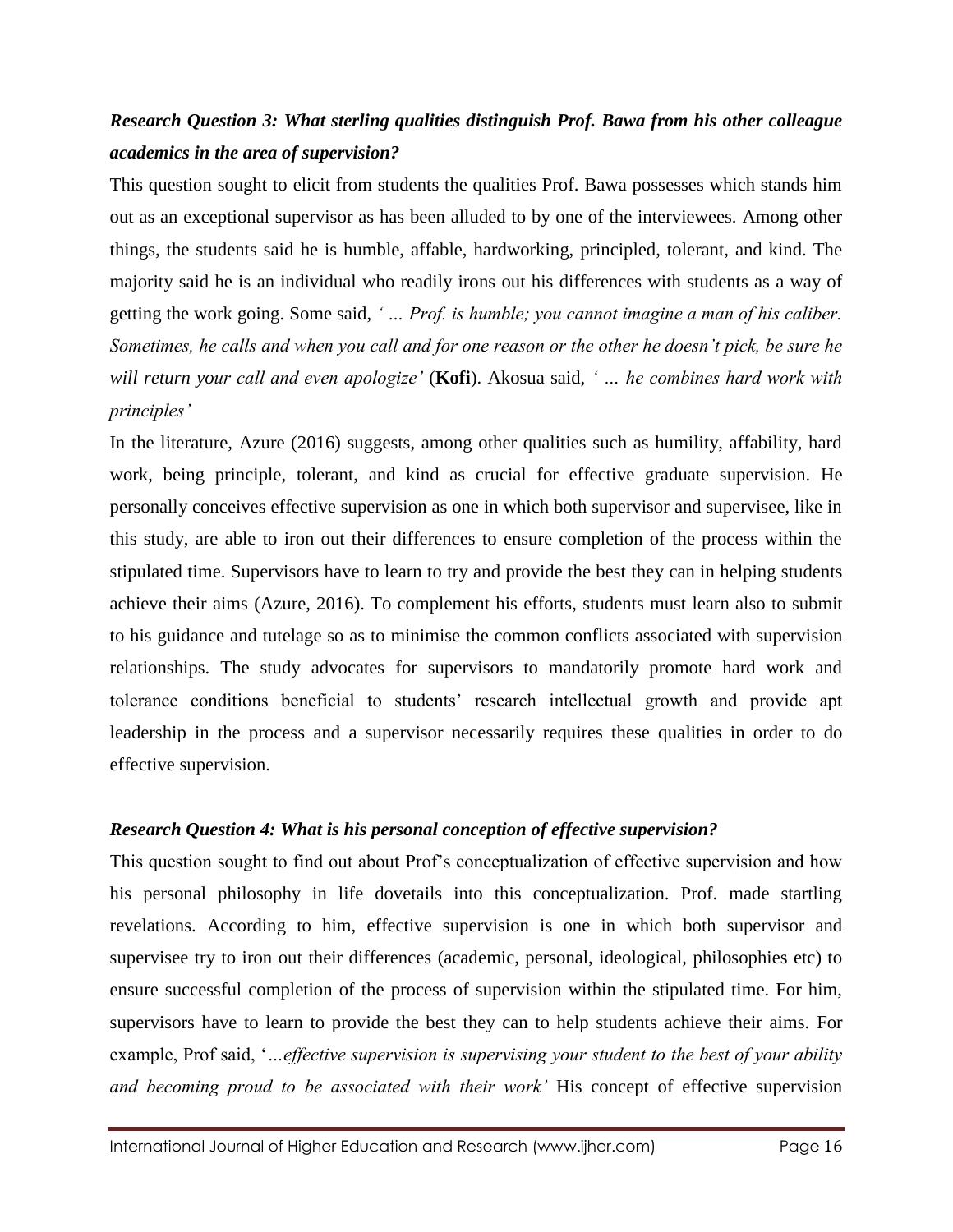succinctly captures the guidelines proposed by the university of Competitive Choice, SGS document which urges supervisors to be available whenever the student needs help with their research and they must help the student develop their communicative and writing skills. They must give the student information about appropriate meetings, conferences and training opportunities and provide guidance to the student mainly on technical aspects of the research (UCC SGS, 2016, p. 8). The supervisor must provide guidance on sources of literature that the student may consult. He or she must draw students' attention to the strengths and weaknesses in their approach to the task. The supervisor must provide guidance and verify corrections the student is expected to make after the examination of the project work, dissertation, or thesis (including viva where applicable) and must be willing to "prepare periodic reports to the SGS on student's progress" (UCC SGS, 2016, p. 8). He or she should refuse to allow submission of substandard work for examination, regardless of the circumstances.

In explaining the issues, he outlined certain philosophies in life which have sharpened his concept of effective supervision. For him, supervision is one that makes extra demands on the supervisor and student in a mutual beneficial manner so as to accomplish the task of producing cutting-edge research. In this regard, he said he did not subscribe to supervisors who leave the entire work to the student (though admitting that the student owns the work) which often resulted in shoddy research work. He further said,

> *'… supervision here requires that as a supervisor you work extra hard and have a mindset that you want to leave an academic imprint. That had been my philosophy and I just work extra hard to see my graduate students graduate the time they should. My personal goal is always to challenge my students and watch them grow and develop their full potential'.*

Without mincing words, Prof. Bawa made it emphatic also that he sees any research supervision assignment to him as an opportune period to learn new things. In his own words, he reiterated that, *'I also see supervision as an opportunity for me as a researcher to learn new things that are emerging on the research market'*. I think this kind conceptualization of research supervision lends credence to the spirit of continuous learning which, according to Walker and Thomson, (2010) sees student research supervision job as critical due the increasing challenging trends that are associated with it for even professional faculty in universities.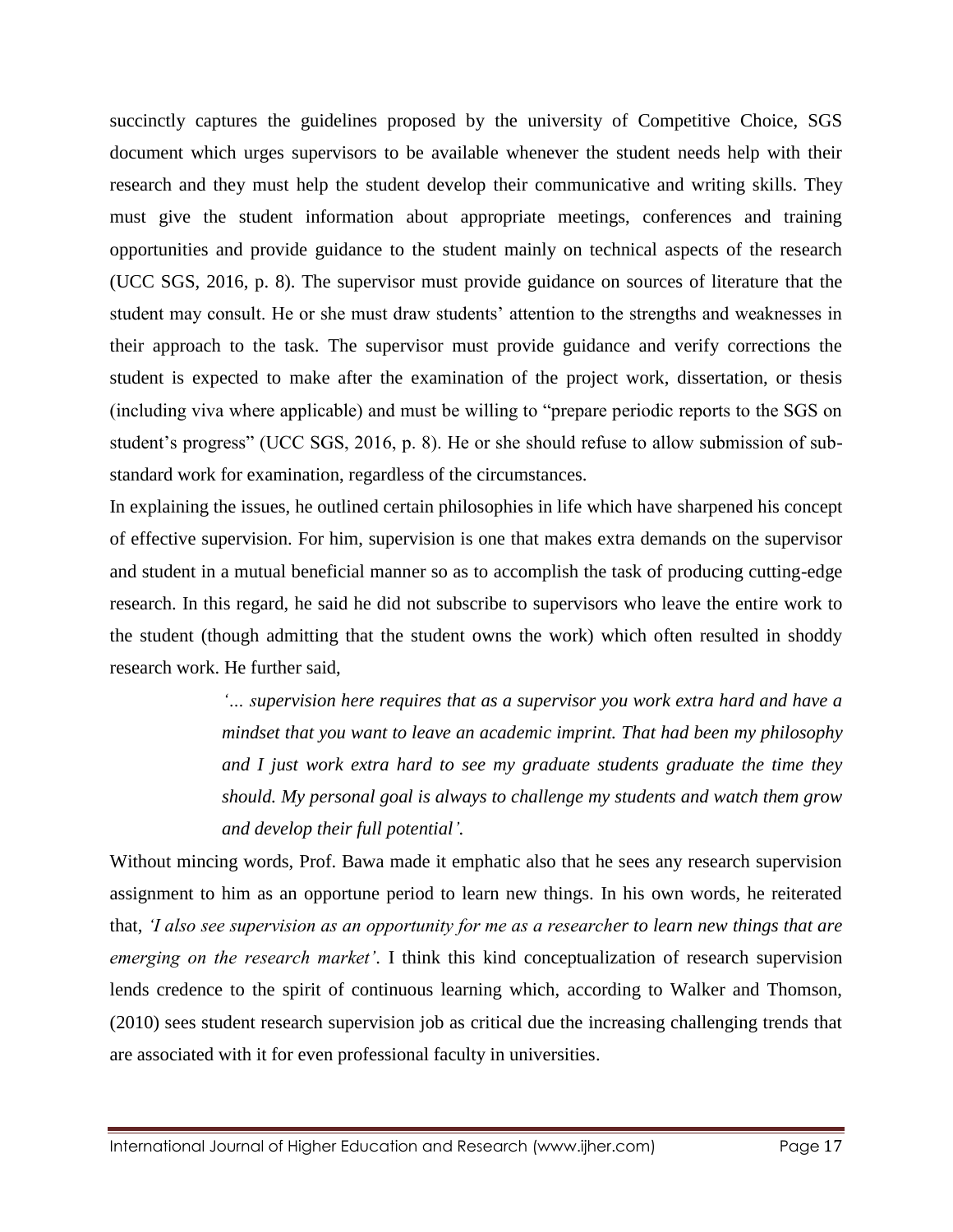# *Research Question 5: What lessons could be shared among the faculty to improve graduate supervision in UCC?*

This question was posed to make deductions from the interview responses from Prof. Bawa. The answers are deductive based on the responses obtained from Prof. Bawa and the graduate students who were interviewed. It was apparent that supervisors have to learn to try and provide the best they to help students achieve their aims. In the same manner, students must submit to the guidance and tutelage of supervisors so as to minimise the common conflicts associated with supervision relationships. Presumably, supervisors have to prioritize their supervision activities that entail properly time management. When supervisors fail to do this, they get overwhelmed by events given the numerous activities which compete for equal attention. Also, supervisors ought not to push themselves too hard. They must consciously make time for themselves since overwhelming pressures resulting from the conundrum of graduate supervision can be fatal. It is insightful to note Prof.'s words which emphatically stated that,

'*… I don't forget to give myself treats from time to time. Doing too much can drain or sap your energy. It's good to make time for fun to reinvigorate you… life must go on after hard work. I've seen that these things I do help me balance my life and work schedules'*.

The lesson here is that life is what is most important and therefore, health should not be substituted for hard work in any way. One needs to develop a personal philosophy to supervision. in his words, Prof. Bawa intimated that, *'… some philosophies I developed years ago have helped me in the discharge of my career duties as an academic, … '* philosophies, I think, help the individual supervisor to chart a course that can benefit students. Mostly, supervisors, try to 'disciple' or treat their students in similar ways as they were 'discipled' or treated. For many supervisors, it is pay-back time where students are antagonized and made to *'suffer'* needlessly. In a study in Ghana, Azure (2016) observed that in graduate supervision, supervisors create problems that cause students' studies to derail.

Supervisors should rather depend on principles and not necessarily on the experiences with their supervisors and the ordeal they went through to be where they are. The use of preventive and supportive behaviour strategies is found to be more helpful than corrective ones. Being objective is paramount to dealing with student issues. If need arises to correct student behaviour, supervisors should plan to give the culprit a fresh start and treat them as equally as other students. Little student efforts should be positively be reinforced to elicit further desirable forms of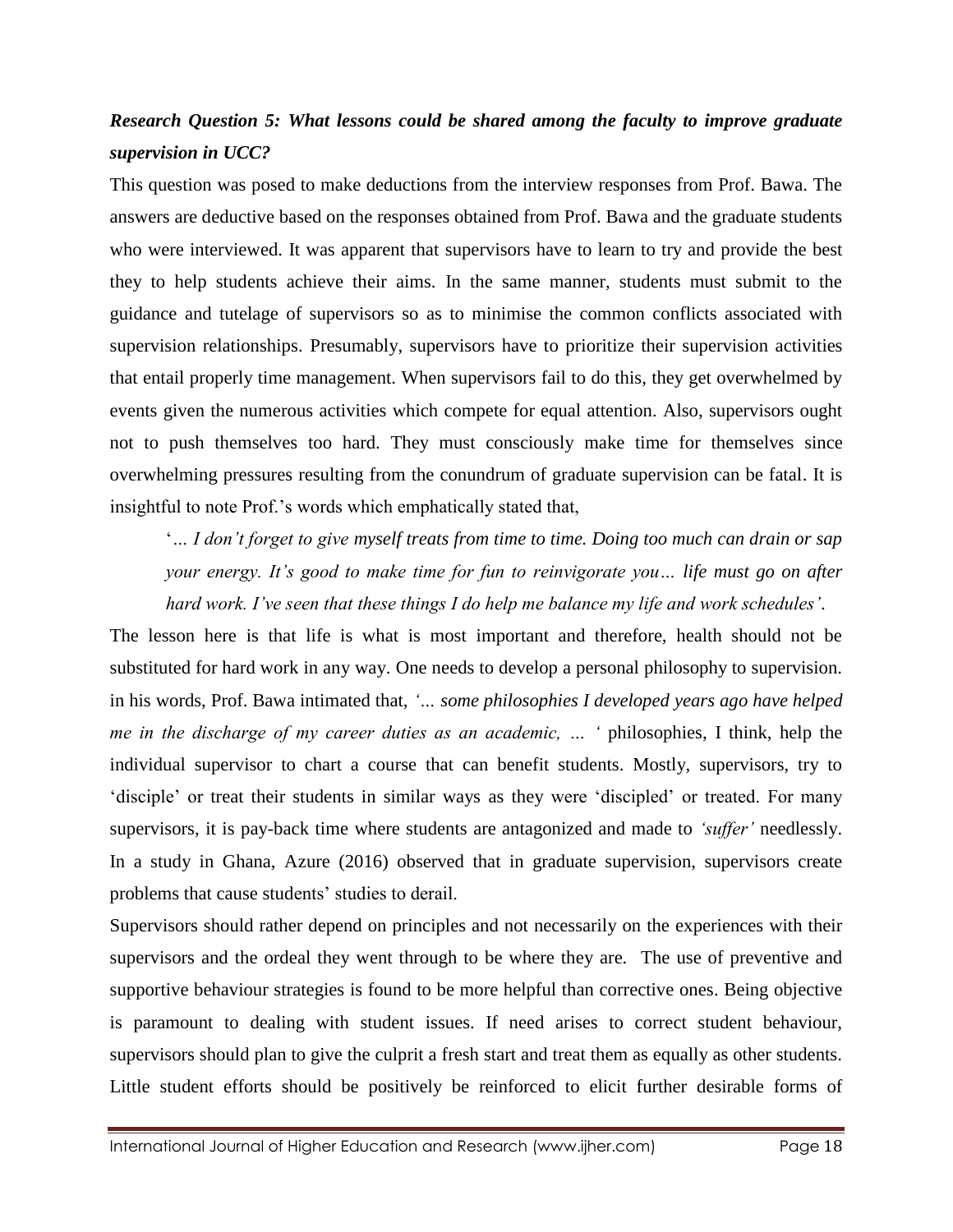behaviour. Faculty encouragement is needful for student research success. In I have come to know how valuable faculty encouragement and motivation is for student intellectual growth. In his own words, Prof. Bawa said, *'I consciously and deliberately motivate my students … in the research supervision period'.*

In addition, it was found that respect for the student is important. Supervisors need to accord their students the uttermost respect and dignity required. Prof. said, *'I treat them with respect and dignity; mutual respect is the key word'.* It is often very easy to disrespect your students particularly because the privilege to supervise can, if not well managed, turn a supervisor into a tyrant dictator. From the word go, supervisors need to make it clear to students the need to work hard and own their work. For Prof. Bawa, '*That is one thing I think does the trick'*. These are necessary for 'discipling' graduate students.

#### **DISCUSSIONS AND CONCLUSIONS**

Universities today are giving priority attention to graduate supervision in higher education since it aids in to build and keep universities vibrant to meet the increasing expectations of society. Working directly with a supervisor to develop of a research project also lies at the core of most degrees thus making supervision very key. In diverse, ways, graduate research paves the way for the production of highly capable human resource necessary for the socio-economic transformation and development of our countries. A lot of countries have transformed their economies due to the adequate attention they have given to research. Teferra's (2007, p. 9) statement gives impetus to research when he declared that, 'without strong graduate programmes, it is impossible to establish a viable research culture and innovative capabilities in a nation' building. It is in this light that this study helps to address some of the most frequently occurring challenges in supervision among graduate students and includes concrete mentoring strategies that help supervisors promote independence and initiative in their 'disciples' or mentees, bridge power differences in the relationship, set boundaries, communicate effectively and support their students. For a successful discipleship of graduate students, the relationship must be devoid of suspicion; supervisors must earn the trust and respect of supervisors. Faculty supervisors have to manage their time in order to succeed and prioritize well in order to 'disciple' efficiently.

Supervisors must possess clear-cut qualities such as humility, approachability, selflessness among others in order to make other students graduate 'disciples'. In order to succeed and make more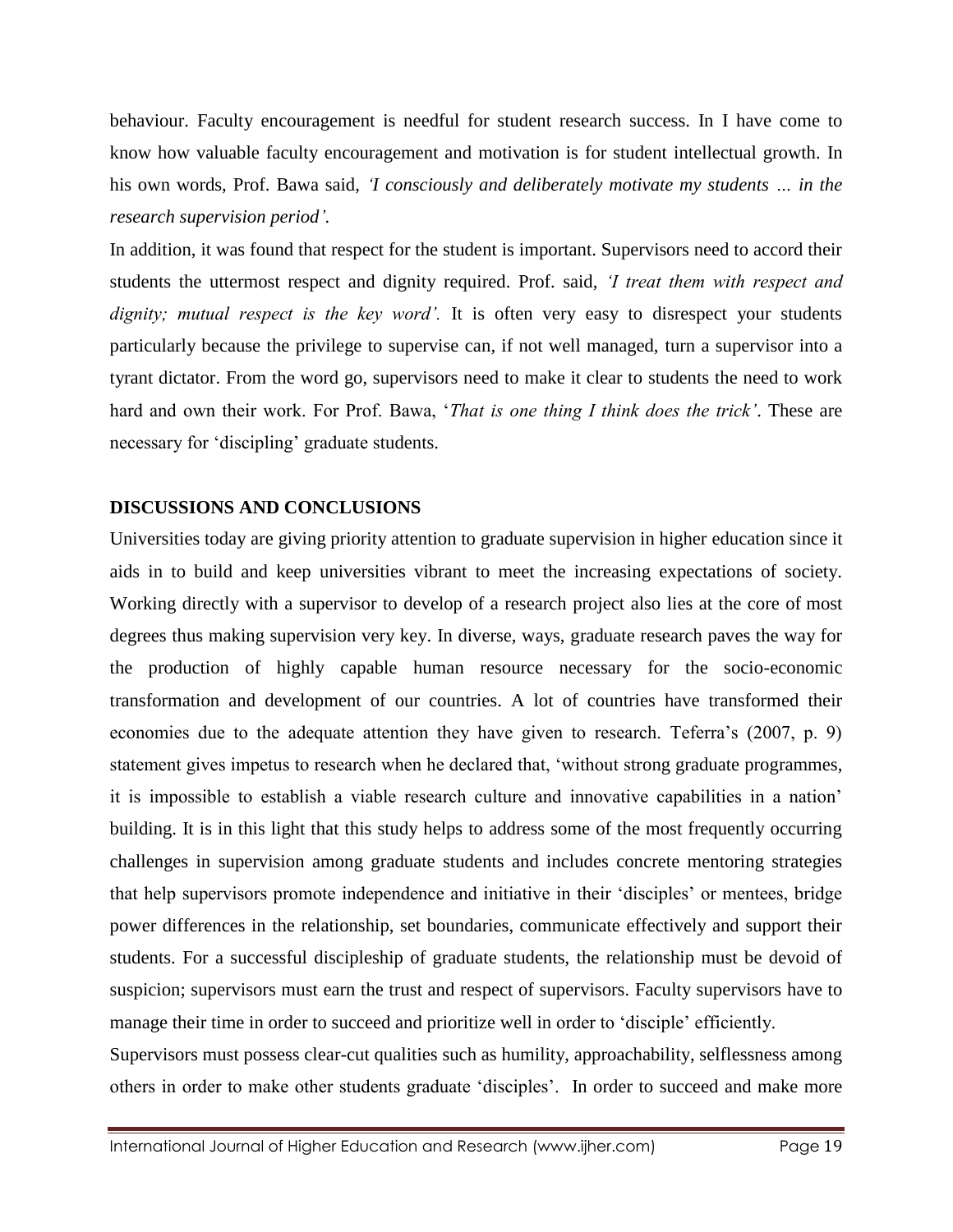disciples, supervisors need to see graduate supervision is one in which both supervisor and supervisee try to iron out their differences to ensure that the research project is successfully completed within a stipulated time. Supervisors and students have their cut-out roles and they must all play these roles well in a mutually beneficial manner. Supervisors should try and provide the best they can to help students achieve their aims. In the same vein, students must submit under the tutelage and guidance of supervisors. These when done, would minimise the common conflicts between supervisors and supervisees. Then the desire to disciple others in research would become a fait accompli. This study advocates for the use of pragmatic supervisor initiatives that promote hard work and ensure tolerant conditions for graduate students aimed at fostering students' research intellectual growth and capacity.

#### **RECOMMENDATIONS**

The SGS of universities need to intensify workshops, courses, and resources to assist faculty supervisors and graduate chairs who mentor (disciple) and support graduate students and to enhance graduate supervision and raise its profile among students. The graduate studies must institutes supervision conversation series where stakeholders (students, university management, and faculty) are called and quarantined to discuss pertinent emerging issues that challenge and threaten successful supervision. The forum should also be used to discuss germane issues in graduate supervision and further explore opportunities for mentoring young scholars in various disciplines. Supervisor participants should be given the opportunity at such forums to ask questions and share supervision strategies.

### **REFERENCES**

- Abiddin, N.Z. (2012). Postgraduate students' perception on effective supervision: a case study at one public university in Malaysia. *International Journal for Cross-Disciplinary Subjects In Education (IJCDSE), 3*(1), 635-639.
- Azure, J.A. (2016). Students' perspective of effective supervision of graduate programmes in Ghana. *American Journal of Educational Research*, *4*(2), 163-169. [http://pubs.sciepub.com/education/4/2/4.](http://pubs.sciepub.com/education/4/2/4)
- Brown, G., and Atkins, M. (1986). Academic Staff Training in British Universities: Results of a National Survey. *Studies in Higher Education, 11*(1), 29-42.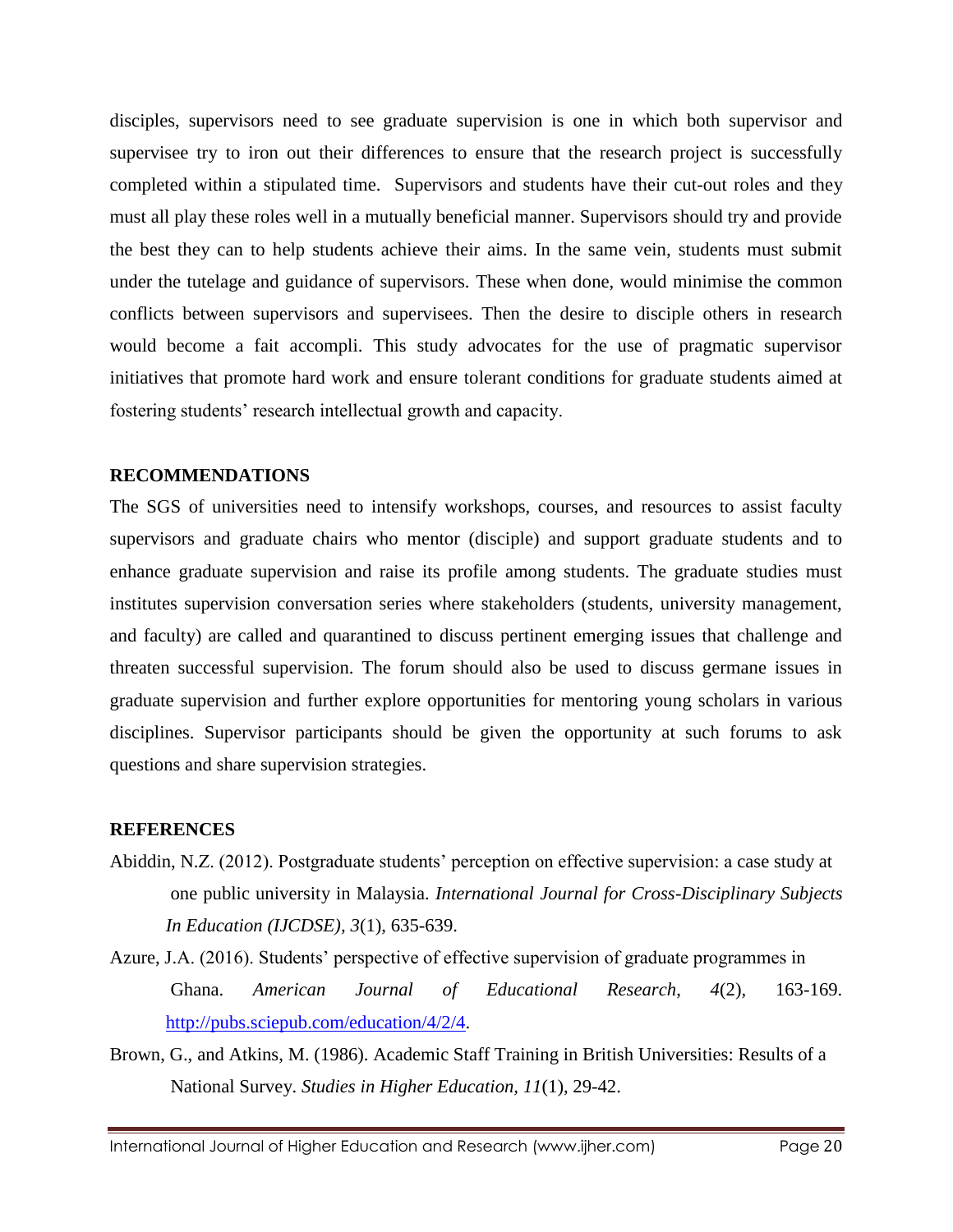Buttrey, E.A., and Richter, E.M. (2006). An overview of elements that influence efficiency in postgraduate supervisory practice arrangements. *International Journal of Educational Management, 19*(1), 7-26.

Connell, R.W. (1985). How to supervise a Ph.D. *Vestes, 28*(2), 38-42.

- Creswell, J.W. (2013). *Research design: Qualitative, quantitative, and mixed methods approaches*. Sage publications.
- Cullen, D.J., Pearson, M., Sala, L.J., and Spear, R.H. (1994). *Establishing* e*ffective PhD supervision.* Canberra: Higher Education Division, Australia Government Publishing Service.

Dramatic increase in enrolments in Ethiopian universities (2010, July, 4). *Weekly English*

*Newspaper*, *Capital, 8* Retrieved

from:https://books.google.com.gh/books?id=JgkpHaYjcm8C&pg=PA24&lpg=PA24& dq=according+to+a+government+report+in+ethiopia,+students+enrolment+grew+by+alm ost+137%25..&source=bl&ots=fyEzPvPmuT&sig=OVERFlCQibOOj6lEz4eMwrtgVo&hl=en&sa=X&ved=0ahUKEwifvrTD4IHZAhVsL8AKHWvXDmkQ6AEIJTAA#v=on epage&q=according%20to%20a%20government%20report%20in%20ethiopia%2C%20st udents%20enrolment%20grew%20by%20almost%20137%25..&f=false

- Ferman, T. (2002). The knowledge needs of doctoral supervisors. Retrieved April 3, 2008, from http://www.aare.edu.au/02pap/fer02251.htm.
- Golde, C.M., and Dore, T. (2001). Questions to ask when thinking about pursuing a PhD. Retrieved on 15/08/2015 from [http://www.phd-survey.org/advice.](http://www.phd-survey.org/advice)
- Grant, B., and Graham, A. (1999). Naming the game: Reconstructing graduate supervision. *Teaching in Higher Education*, *4*(1), 77 – 89.
- Guillemette, F., and Berthiaume, M.J. (2015). References on qualitative analyses. Inductive approaches*: intellectual work and construction of knowledge*, 185-248.
- Henning, E., Van Rensburg, W., and Smit, B. (2004). *Finding your way in qualitative research* (pp. 19-22). Pretoria: Van Schaik.
- Johnson, W.B. (2002). The intentional mentor: Strategies and guidelines for the practice of mentoring. *Professional psychology: Research and practice*, *33*(1), 88.
- Marshall, C., and Rossman, G. (1989). Designing qualitative research. *Newbury Park/London/New Delhi*.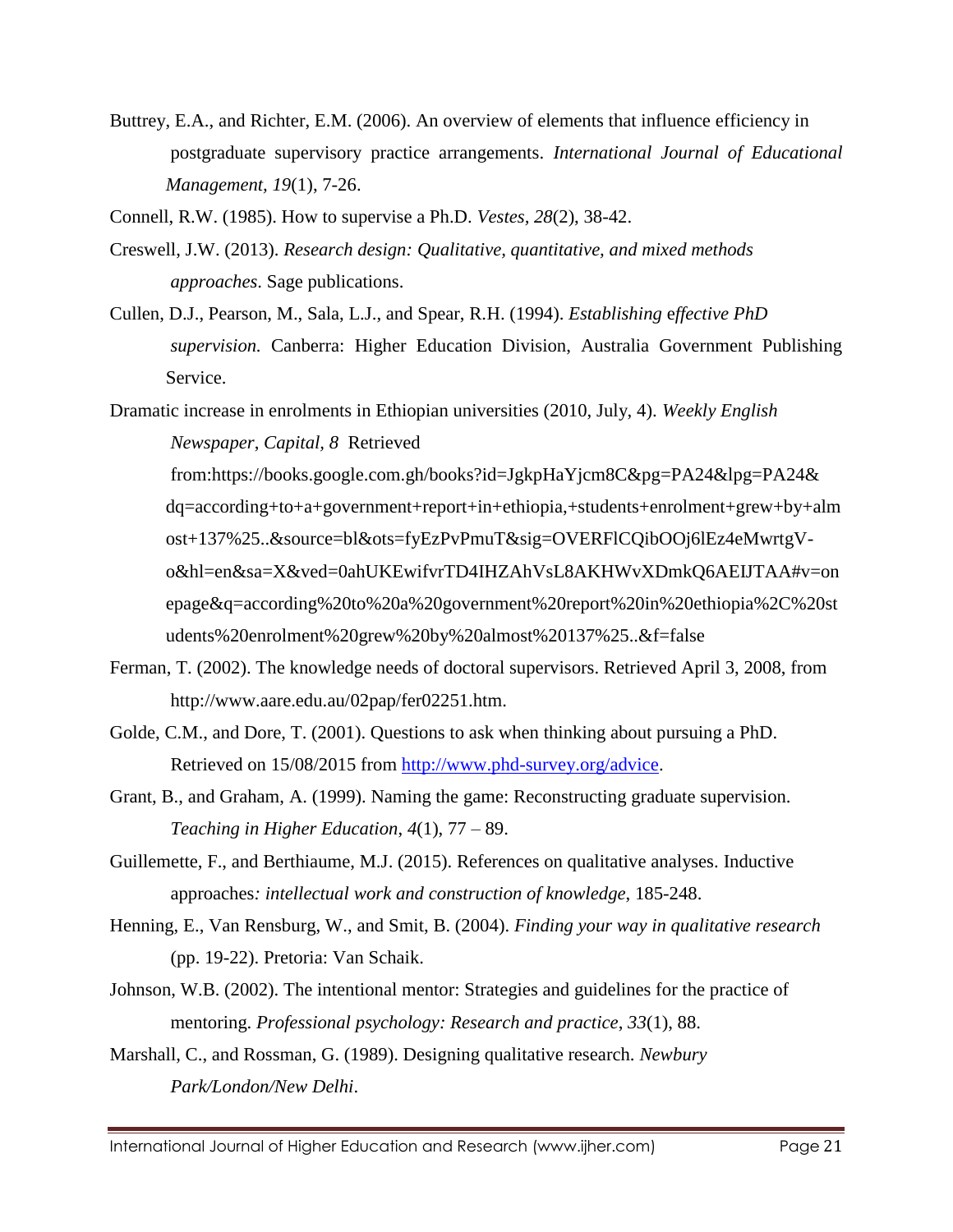Kvale, S. (1996). *Interviews: An introduction to qualitative research interviewing*. CA: Sage.

- Latona, K., and Browne, M. (2001). Factors associated with completion of research degrees. *Higher Education Series, 37,* (Canberra, Department of Education, Science and Training).
- Lee, A. (2007). Developing effective supervisors: Concepts of research supervision. *South African Journal of Higher Education, 21,* 680-693.
- Lee, A. (2008). How are doctoral students supervised? Concepts of doctoral research supervision. *Studies in Higher Education, 33*(3), 267-281.
- Mainhard, T., van der Rijst, R.., van Tartwijk, J. and Wubbels, T. (2009). A model for the Supervisor-doctoral student relationship. *High Education,* 58, 359. doi:10.1007/s10734-

009-9199-8. Retrieved online from: [http://link.springer.com/article/10.1007/s10734-009-9199-8.](http://link.springer.com/article/10.1007/s10734-009-9199-8)

- Manathunga, C., and Goozée, J. (2007). Challenging the dual assumption of the 'always/already autonomous student and effective supervisor. *Teaching in Higher Education*, *12*(3), 309- 322.
- McAlpine, L, and Norton, J. (2006). Reframing our approach to doctoral programmes: an interactive framework for action and research. *Higher Education Research and Development, 25*(1), 3-17.
- McDonough, J. and McDonough, S. (1997). *Research methods for English language teachers*. London: Arnold.
- Mensah, I. (2017). *Postgraduate education is a panacea for development-Prof. Adow Obeng.* Retrieved from: [https://sgs.ucc.edu.gh/news/postgraduate-education-panacea](ttps://sgs.ucc.edu.gh/news/postgraduate-education-panacea-d)[de](ttps://sgs.ucc.edu.gh/news/postgraduate-education-panacea-d)velopment-prof-adow-obeng.
- Orb, A., Eisenhauer, L., and Wynaden, D. (2000). Ethics in qualitative research. *Journal of Nursing Scholarship, 33*(1), 93-96.
- Raudonis, B.M. (1992). Ethical considerations in qualitative research with hospice patients. *Qualitative Health Research, 2*(2), 238-249.
- Roets, L., and Botma, Y. (2012). Cyclic efforts to improve completion rates of masters' degree students in nursing. *Curationis, 35*(1), 111-117.

Ryan, Y., & Zuber-Skerritt, O. (Eds.). (2017). *Quality in postgraduate education*. Routledge. SGS, UCC (2017). *49th congregation*. Cape Coast: University Printing Press.

Strauss, A.L. and Corbin, J.M. (1990). *Basics of qualitative research*. Newbury Park, USA: